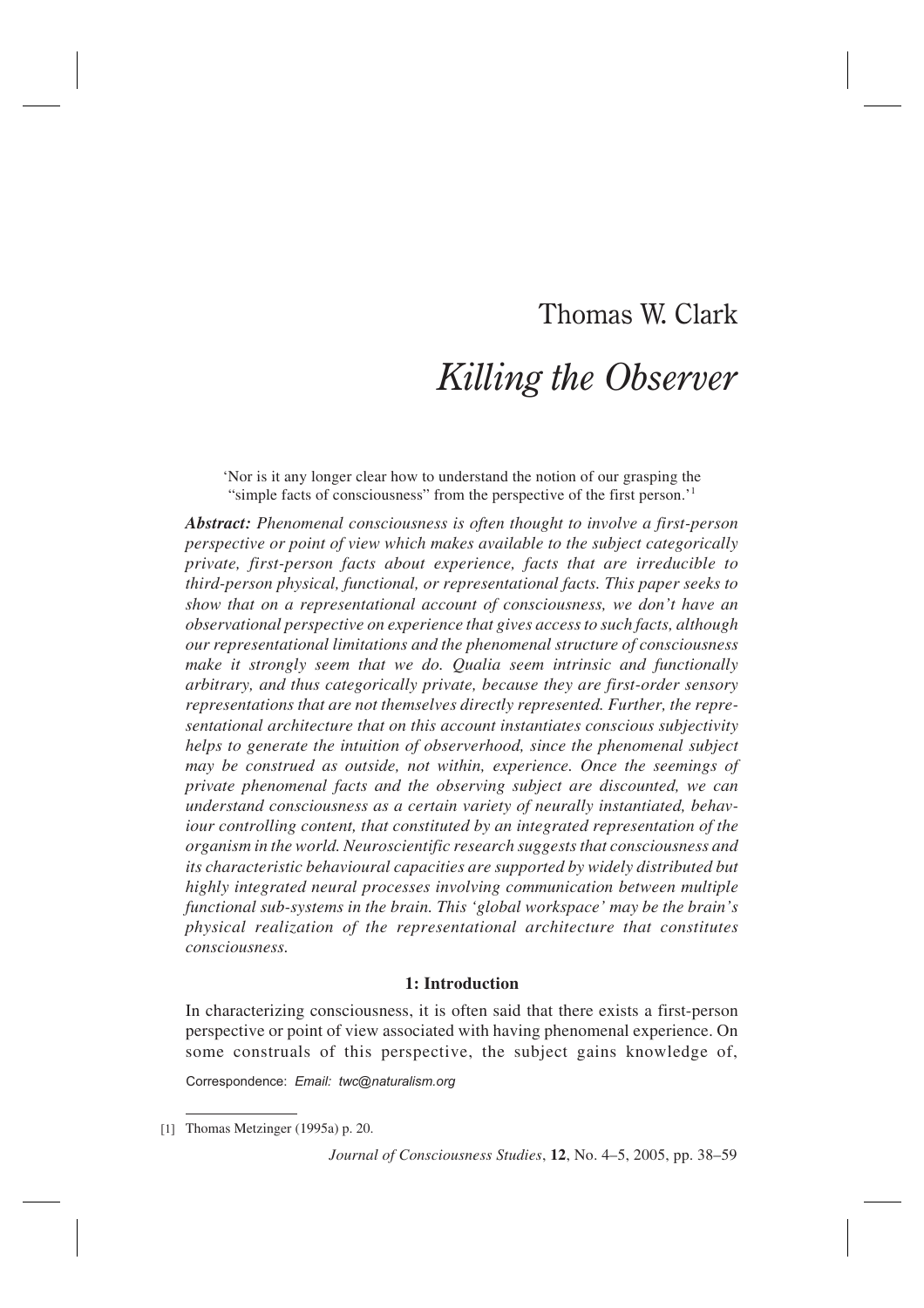acquaintance with, or access to certain categorically private first-person facts, the phenomenal 'what it is like' of experience, or qualia (Nagel, 1974; Jackson, 1982; Chalmers, 1995a). It is supposed that such facts about experience (the redness of red, the painfulness of pain) are not reducible or explicable in terms of third-person, objective facts about brains, neurons, patterns of excitation, and other researchable aspects of cognitive states. Nothing about such physical, functional, or representational states of affairs implies that qualia should feel precisely as they do to a particular subject, or that representational states should feel any way at all, in which case the particular qualitative looks and feels of sensory experience certainly seem a realm apart from what science can predict and explain. This difficulty is what David Chalmers dubbed the 'hard problem' of consciousness.

The challenge for those who seek unification of the apparently disparate realms of qualitative consciousness and scientific objectivity is to show that, despite appearances to the contrary, the phenomenal is entailed by the functionalrepresentational (if in fact it is), and that all actual facts about experience are third-person facts. In what follows, I will pursue such unification by suggesting, taking a page (or several) from Daniel Dennett, that what seem to be nonfunctional, categorically private facts about experience are indeed explicable as *seemings*, not facts, seemings generated by the way in which consciousness comes to be. The key to all this, I will argue, is that as subjects we don't have a first-person perspective on experience, even though as persons we most certainly have a unique cognitive *agent* perspective on the world and a unique cognitive connection to our bodies. To understand consciousness, we must extirpate any lingering notion that we witness experience, or to put it somewhat melodramatically, we must kill the observer.

#### **2: The Observational First-Person Perspective**

The notion of a first-person perspective, when construed in a certain sense, arguably helps to perpetuate the intuition that experience includes categorically private facts, facts that are inaccessible and unsubsumable by any sort of shared, objective, third-person understanding.2 This construal is that in undergoing experiences, the person is in a literally perceptual relation to experience itself. The person somehow witnesses or observes experience such that it becomes a private presentation, involving a set of categorically private phenomenal facts, namely the qualitative facts about what experience is like. On this picture, phenomenal feels or qualia have a non-functional, non-representational, and by implication, non-physical aspect involving private facts about experience that only the individual can access.

Such an observational perspective is suggested by locutions that crop up in the literature which place the experiencer in a privileged position of seeing,

<sup>[2]</sup> For a fact to be irreducibly first-person and private bars it from scientific categorizations or descriptions that are prototypically objective. As Dennett (2001b) suggests, there can't be a first-person *science* of consciousness.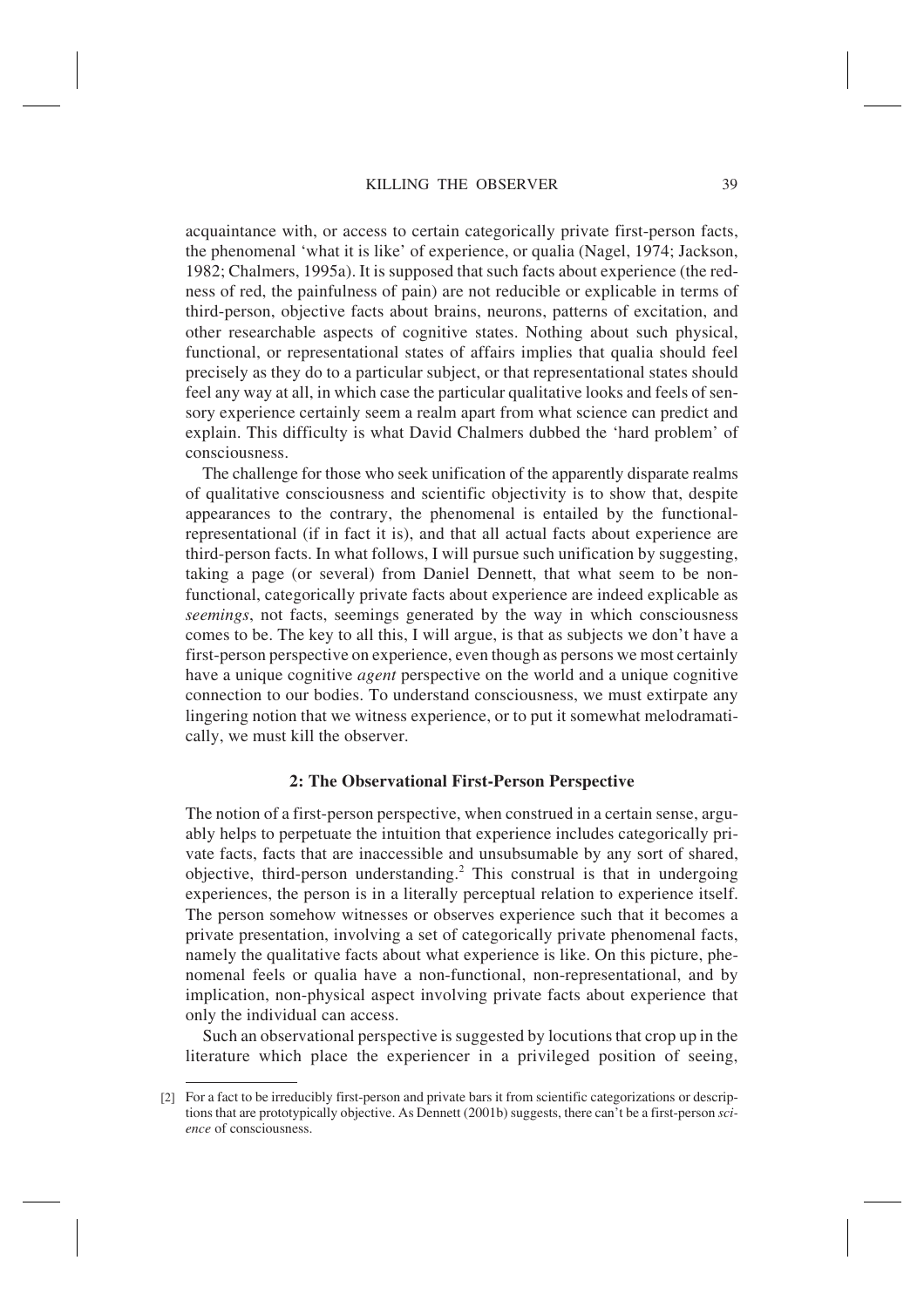accessing, or directly apprehending facts about experience. For instance, Thomas Nagel remarks that 'For if the facts of experience – facts about what it is like *for* the experiencing organism – are accessible only from one point of view, then it's a mystery how the true character of experiences could be revealed in the physical operation of that organism' (Nagel, 1979, p.172 original emphasis). Similarly, Nagel says that 'It is difficult to understand what could be meant by the *objective* character of an experience, apart from the particular point of view from which its subject apprehends it' (Nagel, 1979, p.173, original emphasis). Now, to *apprehend* an experience, or have special access to facts about it, might suggest that the subject is in a unique observational or perceptual relation to it, which in turn implies that certain facts about that experience might be privy to the subject alone. As John Biro (1993, p. 180) puts it, 'A point of view, it is claimed, gives its owner access to a special kind of fact that is different from, and irreducible to any other fact or set of facts equally available to others.'

A more recent expression of the observational perspective is found in Max Velmans' idea that first- and third- person perspectives offer two complementary *views* of experience, views that depend on what he calls 'observational arrangements' (Velmans, 2002, p. 11). The subject is in a position to observe experience in a way that no outside observer can, so that, for instance '*Other* people's experience might be hypothetical constructs, as we cannot observe their experiences in the direct way that we can observe our own…' (p. 22, original emphasis). The difference in observational arrangements produces two different sorts of facts or information about experience, the first-person information about phenomenology and the third-person information about the brain's representational mechanisms  $(p. 15)^3$ . These views or perspectives and the facts they support are, Velmans claims, mutually irreducible – no reduction of the phenomenal to the physical or functional is possible. Similarly, Steven Lehar (2004) proposes what seems a modified sense data theory of consciousness (see Dretske 1995, pp. 128– 9), in which experience, from the first-person point of view, is the perception of what he calls 'internal effigies' or 'percepts'. He says, for instance, that 'We cannot … in principle have direct experience of objects in the world itself, but only of the internal effigies of those objects generated by mental processes', and that 'consciousness is indeed observable…because objects of experience are first and foremost the product or "output" of consciousness, and only in a secondary fashion are they also representative of objects in the external world'. Lastly, Antonio Damasio speaks, undoubtedly metaphorically, of experience as a 'movie in the brain' which is composed of mental images generated by neural processes (how neural processes do this, he admits, isn't clear). But he slips from metaphor to literalism in supposing that we indeed observe such images, not the world, when we have experience: 'The image *we see* is based on changes that occurred in our

<sup>[3]</sup> Similarly, in an earlier paper (1996) Velmans says that 'Once one accepts that consciousness and its contents (viewed from a first-person perspective) provide valuable psychological data, one can get on with the business of working out how given conscious states *relate to* given forms of processing in minds or brains (viewed from a third-person perspective) in a way that does not prejudge either the ontological nature of consciousness, or its causal status' (original emphasis).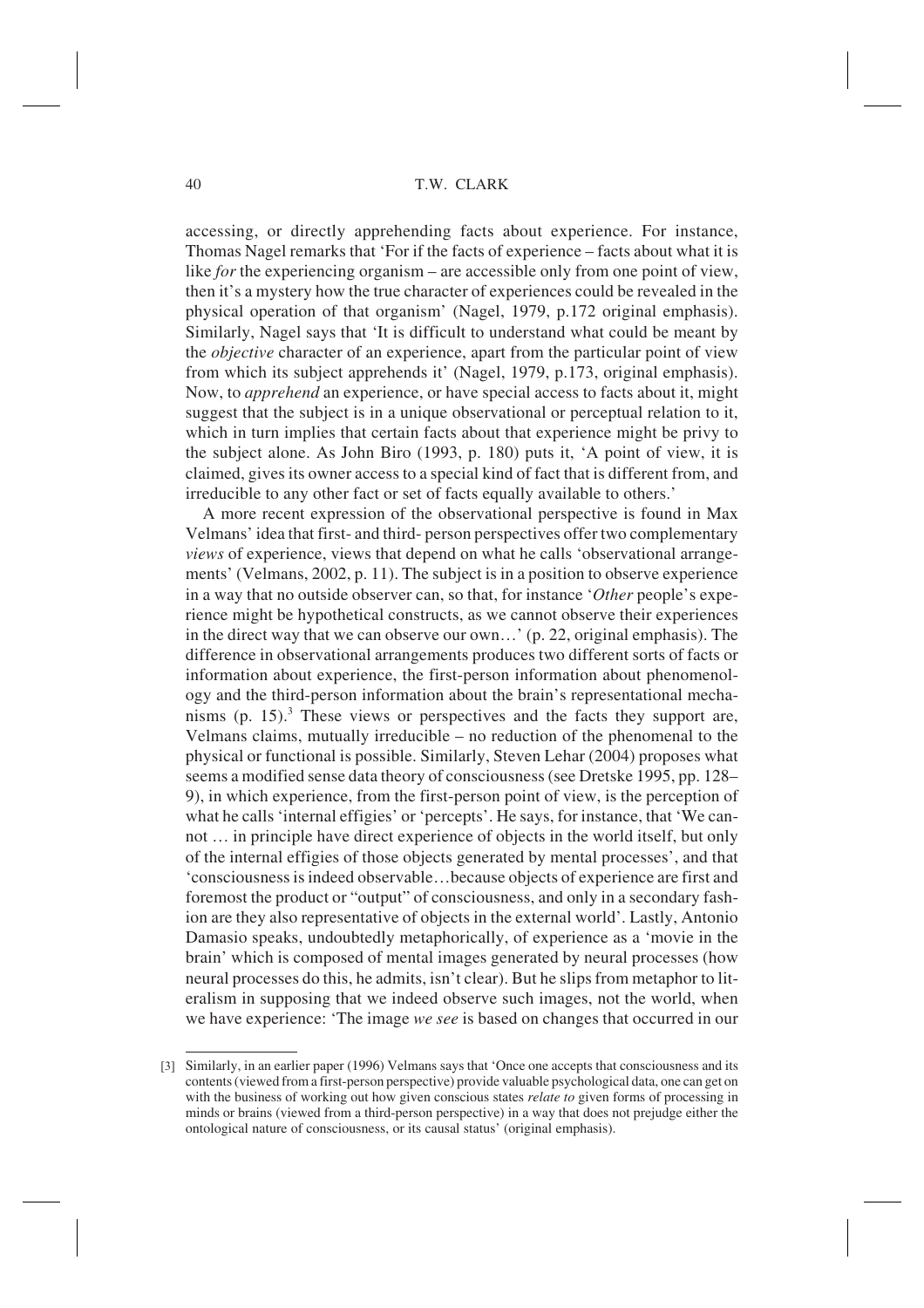organisms…' (Damasio, 2003, pp. 198–9, my emphasis). William Lycan calls the supposition that experience is a perceived *object* 'the banana peel' since, as he puts it, 'anti-materialists typically…slip on it into the Movie Theater Model of the mind' (1987, p. 17), as do, it seems, some unwary materialists.

This notion of having an observational perspective on experience sets up a realm of private phenomenal facts that one observes about one's experience, facts that can never become shared, objective knowledge as specified by science. But, if we consider what it means to observe and to be in possession of facts about things, and if we consider our phenomenological situation, including both the qualia of experience and the person who has them, I think it will become clear that we observe and know the *world*, not experience.

One long-standing approach to the issue of phenomenal facts has been via Jackson's 'knowledge argument' (Jackson, 1982), in which anti-reductionists hold that someone conversant with all the neurophysical facts that correlate with an experience of, say, red (the philosopher's archetypical quale) nevertheless learns a new, non-physical fact when she first *experiences* red. There are good replies to Jackson's original argument in the literature (e.g., Van Gulick, 1993; Levine, 1993; Biro, 1993; Tye, 1995) and Jackson himself has abandoned it in favor of representationalism (Jackson, 2001), so I'll for the most part avoid these well-worn paths and instead undertake a deliberate consideration of qualia and the subject to whom they might appear.

#### **3: Informational Characteristics of Qualia**

What precisely *are* qualia — the looks and feels of sensory experience — and why might they be supposed to incorporate private, non-representational, and non-functional facts? This is to take seriously the question, for instance, 'what *is* it like to see red?'. In specifying 'what it's like' we must pinpoint what *about* qualia is supposed to resist explanation in terms of representational, informational functions, for it turns out that there's a good deal which is either explanatorily unproblematic, or at least unproblematically *conceivable* on a representationalist account.

Most, if not all, qualia are occurrently determinate, stable, non-conceptual *values* within the various modes of conscious sensation. By this I mean simply that, for instance, each colour quale has a particular place in the phenomenal structure of my colour experience as defined by its relations to other hues. The phenomenal character of the blue of my mouse pad is one of a huge number of *particular* hue values found in colour experience whose specific place lies somewhere on the continuum of distinguishable blues.

Let us provisionally adopt, on the basis of the representationalist paradigm, what I will call for convenience the *informational hypothesis* — that sensory qualia are representational contents embodied by world-responsive, neurallyinstantiated, multi-dimensional representational phase or state spaces that feed information to higher-level perceptual representations (Churchland, P.M., 1989, Ch 9; Churchland, P.S., 1988, pp. 455–7; Tye, 1995, pp. 101–3, 119, 138). On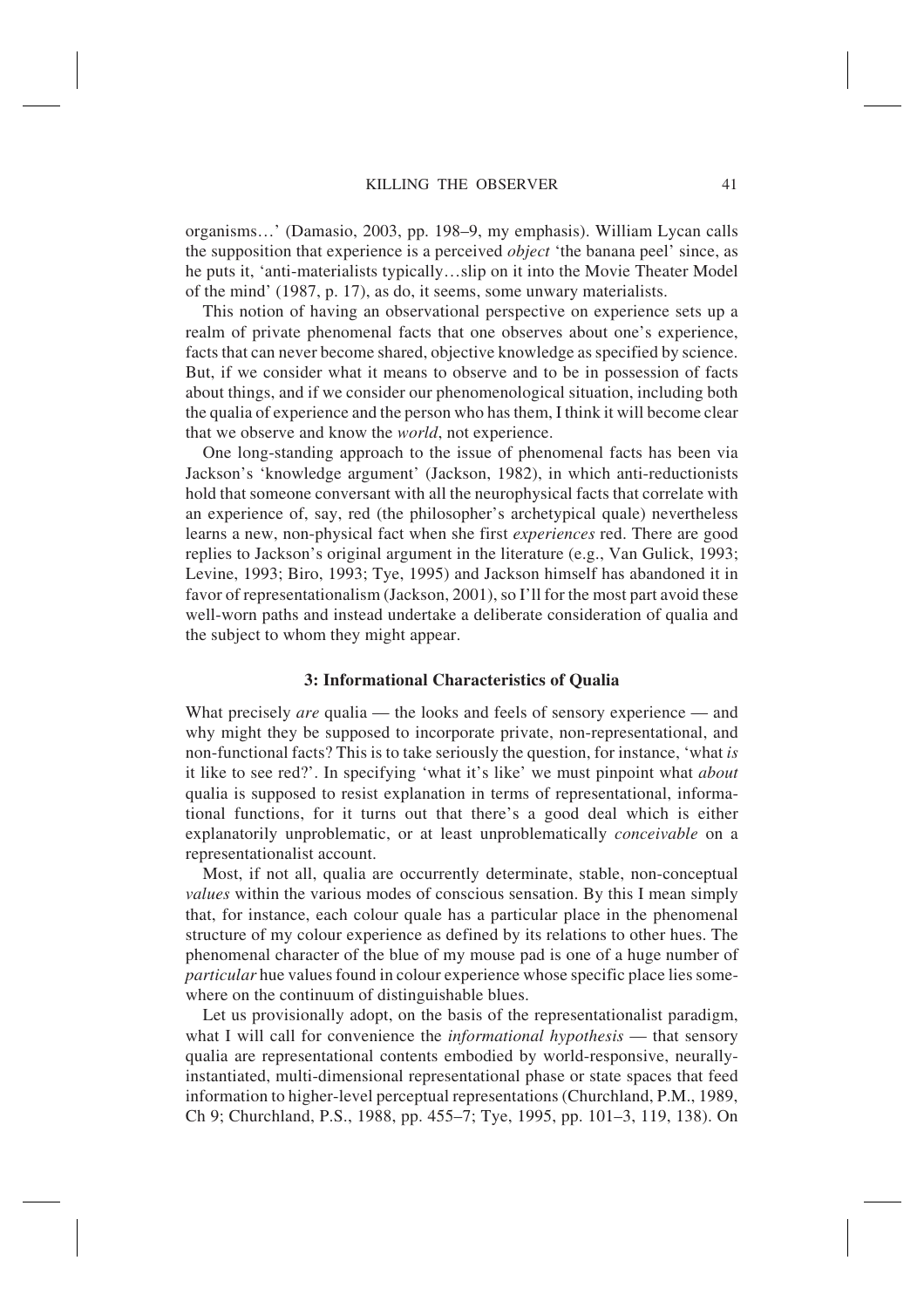this assumption, a particular phenomenal hue corresponds to the cluster of specific values of each component dimension of hue state space, and its relations to its cousins are fixed by the relative proximity or remoteness to other hues along these dimensions. As a non-conceptual, primary sensory representation, it constitutes information fed to the sorts of categorizing, higher-level belief systems that constitute concept-based cognition (Tye, 1995, p. 104).

A singular, particular quale, or particular quality of experience, is just that which you can discriminate in a particular situation as admitting of no further detail; it's *non-decomposable* and homogeneous, having no further phenomenal structure. Whatever mode of sensation we choose to explore, we can find singular, monadic, and homogeneous elements of experience, for instance the uniform cream colour of a particular portion of my door. On the informational hypothesis, this quale is non-decomposable since our colour sensing systems have a finite resolution, such that (very crudely) when wavelengths within a particular frequency band impinge on a certain portion of the retina, the same set of colour state-space values is assigned to all points within a corresponding portion of the internal visual map that contributes to an object representation and that in turn partially constitutes my experience. This account of qualitative homogeneity helps explain the seeming *intrinsicality* of qualia, often thought to be a barrier to their reduction in terms of relational processes and states (Clark, 1995; Feser, 2001).

Significant regarding sensory qualities is that, although we can think of them as basic, non-conceptual and non-decomposable bits of phenomenology, they are usually experienced as belonging *to* or associated *with* phenomenally complex objects and events. Qualia are ordinarily experienced not as features of experience or representations, but as characteristics *of* things that we perceive or sense such as the colour of the door, the pain in my back, the taste of the coffee, the sound of a car going by (Van Gulick, 1993, p. 149; Metzinger 1995a, p.  $11-12$ ). They are essential in forming the often unexpressed, but expressible *conceptual* judgments that something is the case, e.g., that the door is creamcoloured. The informational hypothesis helps to explain this fact about qualia in terms of higher level binding processes: lower level, sensory state-space values contribute specific information — intentional content — to higher-level, occurrently bound, and behaviourally useful perceptual object representations. At the highest level, these representations are amalgamated into the experience of objects within a single, more or less coherent and predictable world with the subject at its centre (Metzinger, 2000a). So qualia are all assigned, more or less, to the larger perceptual ensembles that figure in moment-to-moment experience.

#### **4: The Essential Characteristic of a Quality**

Thus far there is nothing in this account of qualia that doesn't seem potentially explicable on the informational hypothesis, although of course nothing in the sketch above counts as a serious attempt at specifying the mechanisms that could instantiate these informational characteristics of phenomenal qualities (for a bit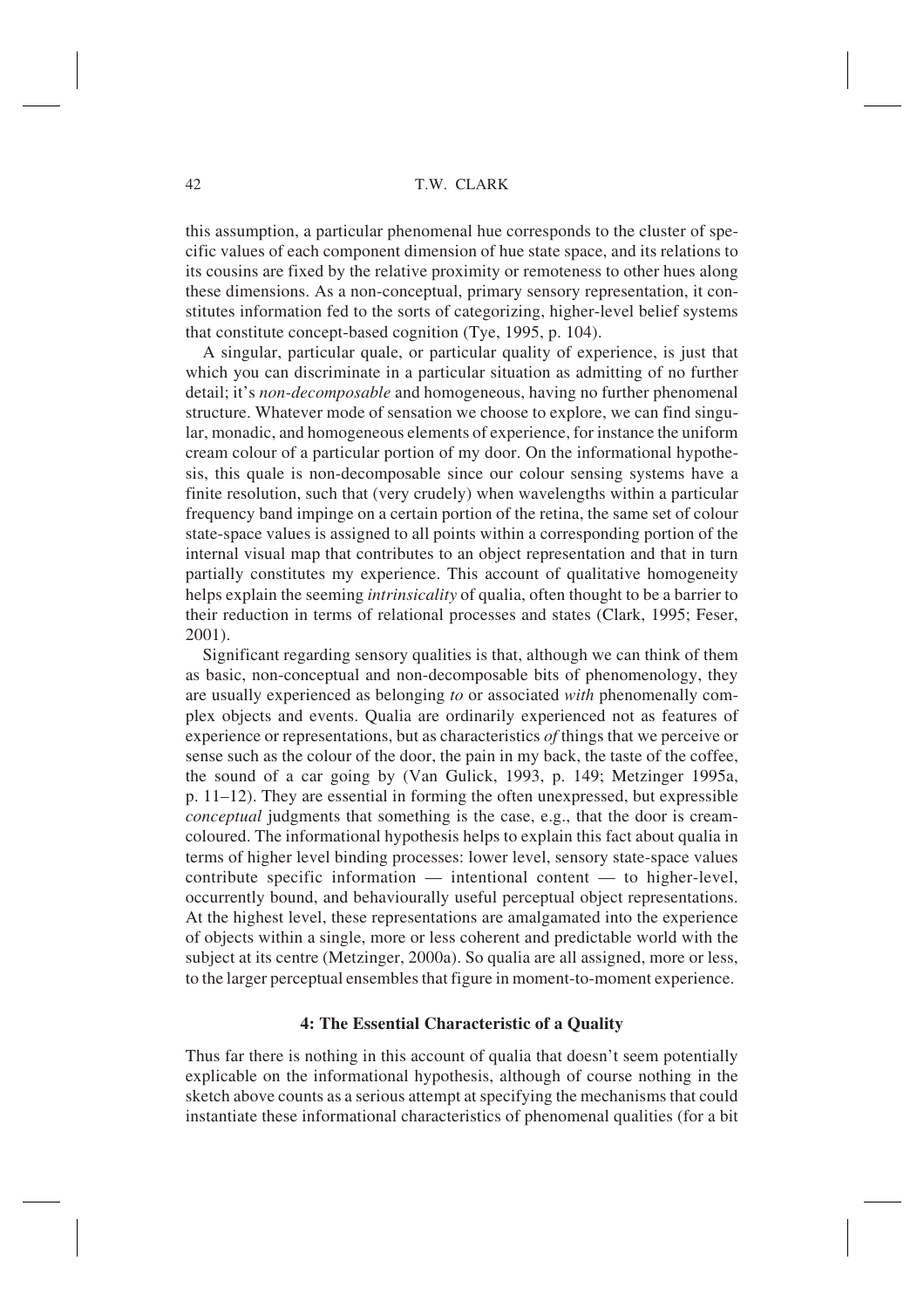more on such explanations see section 9). But this picture of qualia has seemingly left out what anti-reductionists contend is the characteristic which most resists functionalization: the 'way it is for me' phenomenal *feel* of a quality. True, informational functions might specify world-tracking intentional content that contributes to representations which are necessary to guide behaviour, but an explanation of why such content assumes a categorically *phenomenal* aspect seems nowhere to be found on the informational hypothesis. Saying what this categorically phenomenal aspect *is*, precisely, is notoriously difficult of course, but the mark of basic phenomenal particulars is more or less that they involve something simply and essentially qualitative, *something that itself defies further qualification*. It's something quite specific, but having no internal structure, it can't be further described and therefore seems *arbitrary* with respect to any informational function qualia might serve (Levine, 1983, p. 359; Van Gulick, 1993, p. 143–4). It's not just that blue differs from red in consistent ways, thus permitting reliable discriminations and categorizations of objects, but that it has its own unique, seemingly intrinsic qualitative look that, apparently, could have been different while serving the same discriminative role. In fact, every discriminable quality in my experience (and there are thousands of such qualities) appears or feels to me a certain ineffable, non-relational way. Nothing about the informational hypothesis seems capable of specifying this rather large set of facts, facts ostensibly about my particular experiences, not about the world that experience might represent. Nor does it seem capable of saying why represented content must appear any way *at all* to a perceptually and cognitively adept system.

The difficulty for representationalism, then, is what I will call the *essential characteristic* of a quality (as have others, e.g., Nagel, 1979, p. 175 [footnote]; Metzinger, 1995, p. 15): being a particular, ineffable, seemingly intrinsic and functionally arbitrary *way* for a particular subject. But I want to reiterate the fact that qualia are particular values within sensory modalities, and that this particularity is a straightforwardly third-person fact, since as conscious creatures we all agree that my blue mouse pad (could you observe it) looks a definite distinguishable way. So it's not particularity *in general* that's the difficulty but the particular subjective look of blue to each of us as separate conscious individuals. This, it seems, is a fact not about my mouse pad, but about each subject's particular *experience*. The question before us is whether or not the essential characteristic of a quality — that it is like *this* for *me* — involves categorically private firstperson facts about experience over and above third-person facts about representation.

#### **5: The Unspecifiability of Private Facts**

The complaint often lodged against reductionist accounts of consciousness is that no third-person description of a system that subserves consciousness, however elaborate, can *capture* these facts (Jackson, 1982; Nagel, 1986, p. 15; Flanagan, 1992, p. 117). As Chalmers (1999) puts it, 'I also take it that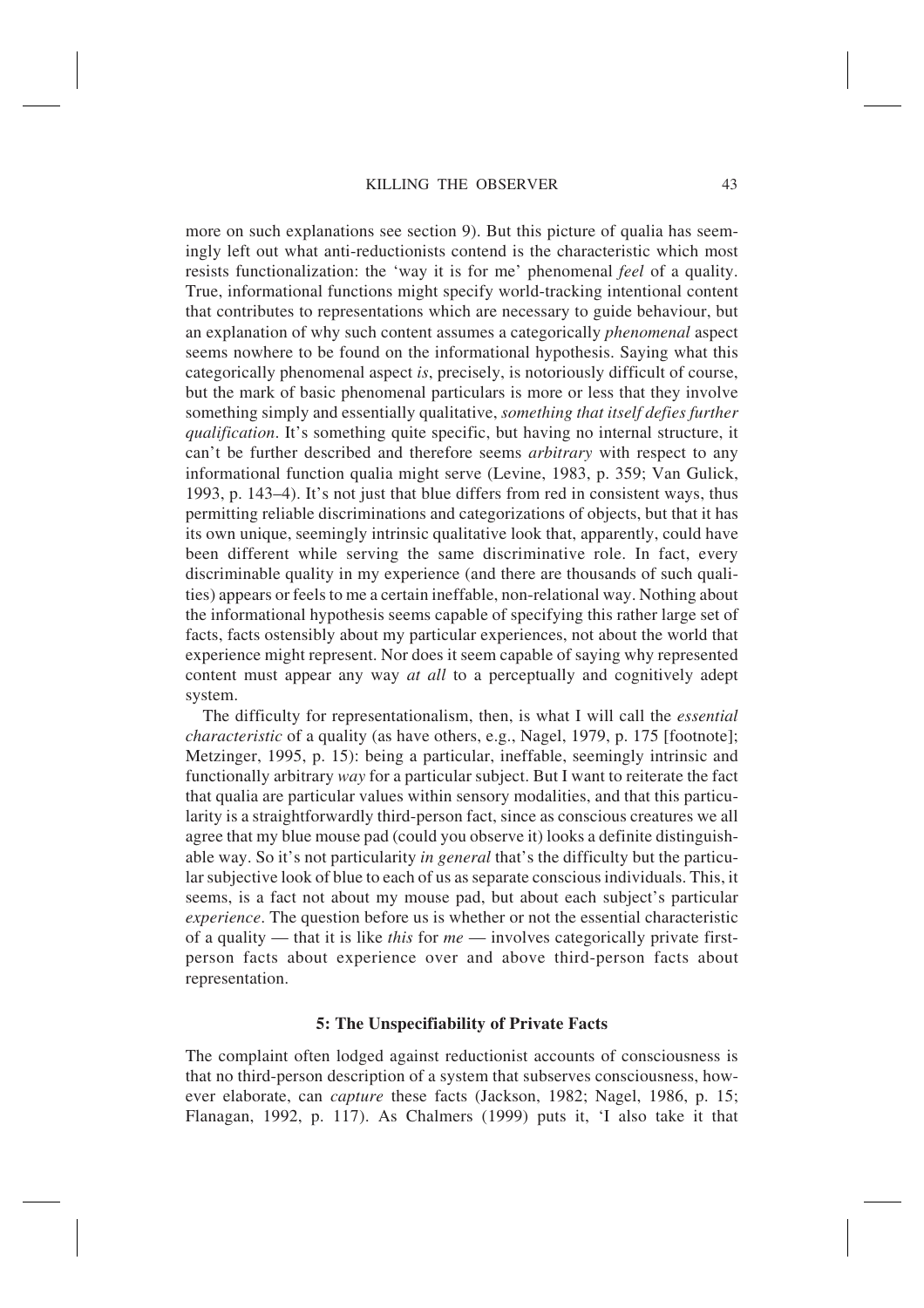first-person data can't be expressed wholly in terms of third-person data about brain processes and the like… That's to say, no purely third-person description of brain processes and behavior will express precisely the data we want to explain…' (quoted in Dennett, 2001a). But, given the ineffability of qualia, it's important to see that *no first-person description does any better*. Like you, I can reliably recognize and report qualities as they occur in experience and place them in relations to their qualitative cousins, but I can't descriptively specify what it is *about* a particular blue that makes it appear precisely the way it does to me. Likewise for pain: I can't specify what it is *about* pain that makes it painful.

To see the difference between ostensibly private qualitative facts and public facts, imagine we are standing before a blue chair. That a blue chair is in front of us counts as a third-person fact, since we can agree on a description: it's a chair, it's blue, and it's here. We've achieved inter-subjective consensus and now share collective knowledge about the world, so *that* chair is the *same* chair for both of us. But on the first-person-fact understanding of qualia, the what-it's-like-to-you of your blue might be different than the what-it's-like-to-me of my blue. Since neither of us can offer a description of our blues which could confirm or disconfirm a difference, they remain seemingly private, first-person facts incapable of third-person verification.

However, the unspecifiability of the essential characteristics of qualia, though it may drive the intuition of privacy, is at least somewhat troublesome for their status as private *facts*. That the chair is blue is an indisputably informative fact about the chair. That my private blue is like *this*, and possibly unlike your blue, is a claim that sounds as if it had informational content, but as we've seen, apart from the story about the relations of a particular quale to its cousins (relations which are the same for all of us with similar representational capacities), there is no further informational story to be told about the essential characteristic of a particular quale, even to ourselves as the presumptive cognizers of such facts. If a purported fact ('my blue is like *this*') delivers no informational content to its possessor, then one wonders if it's a fact at all. Is a fact that delivers no content and no knowledge indeed a fact? Remember, casting aspersions on what-it's-like-for-me blue's ambition to be a private fact is not to deny that blue looks a particular way to me, or that I can reliably recognize and name it on the basis of such a look, or that it plays an essential informational role in my cognitive economy. It's only, and strictly, to suggest that the way it looks to me does not involve a private fact, and (generalizing to all qualia) that there is no categorically private first-person information, available to the subject alone, to be gleaned about consciousness. Put another way, it's to say that the demonstrative 'this', when referring to the way blue looks to me, refers strictly to informational content *about the world, not my experience,* content that gets misconstrued as a private fact accessible only to the subject.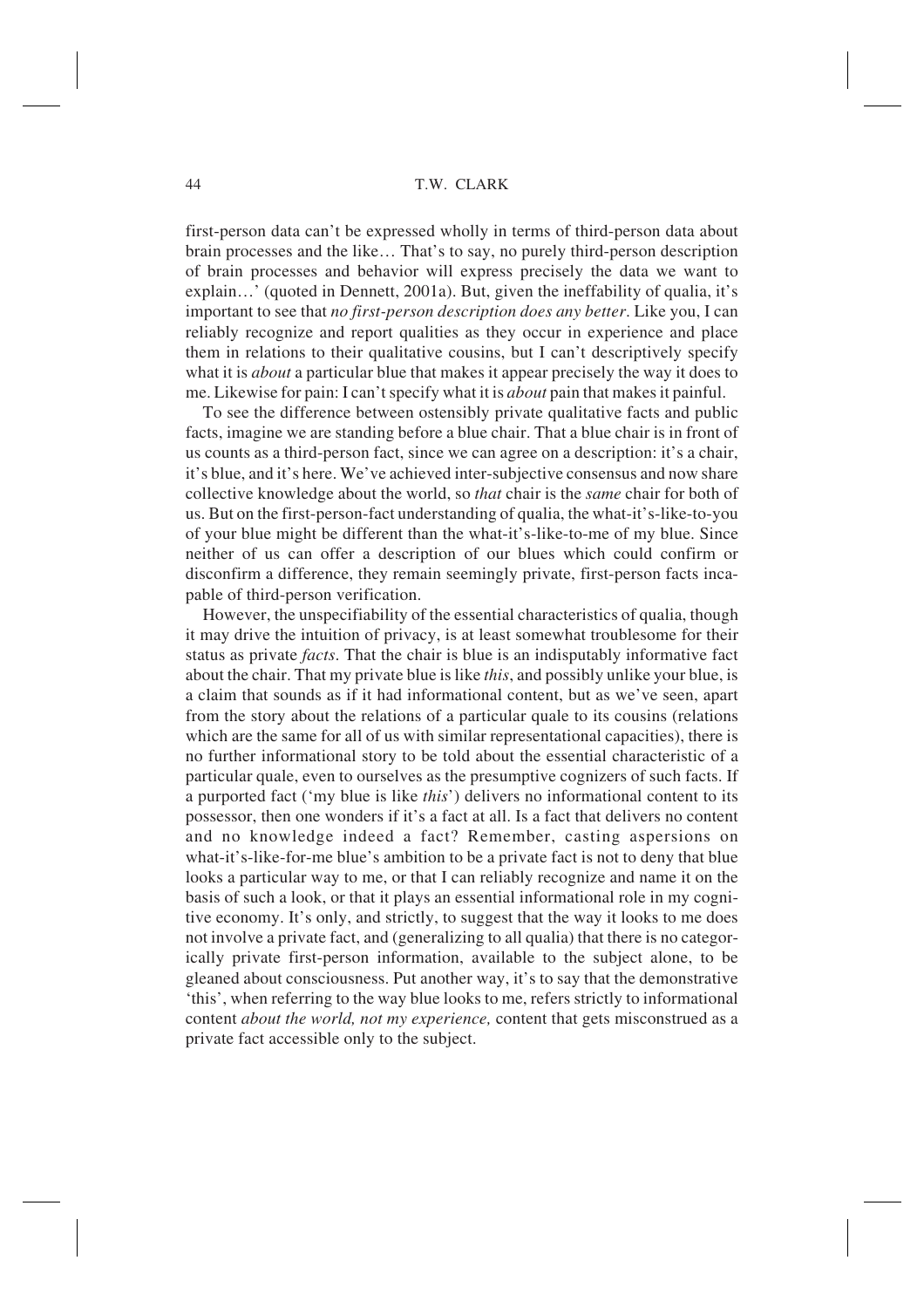# **6: The Limits of Representation**

To flesh out the story of why qualia might not involve private facts, it will be helpful to discuss briefly our situation as cognitive creatures. As organisms (or more generally, intelligent systems), we observe, in a straightforward and unequivocal sense, the world around us. (I'll stick with the visual modality in what follows, although we could tell the same story about observation in terms of hearing, touch, echolocation, or any world-responsive sensory modality that participates in perception of the world outside the body.) Light reflects off objects, enters the eye, and produces a cascade of neural events that ends up contributing to a freshly updated, neurally-instantiated representation of those objects which helps us get around successfully in our environment.<sup>4</sup> This is what constitutes *directly* seeing the world, being in a *direct* perceptual or observational relation to it, and, ultimately, possessing facts and knowledge about it: the creation of informational, intentional content by incoming stimulation which helps determine values within the various representational state spaces that make up the visual system, values which (crucially) get integrated with other content into higherorder, suitably bound object representations that subserve behaviour. To be in possession of facts is for a cognitive system to consist of (partially) and have access to such behaviourally useful representations, useful because they reflect both the way the world is in some respect, or regularities it manifests, *and* the needs of the organism.

Observing the world and coming to know facts about it are a matter of getting the intentional content of one's representational system to be constrained (mostly) *by* the world, although of course it's still a highly selective representation. Thus constrained, the content ends up being *about* the world, and less about how you'd like it to be, always a good strategy for survival. Such content ranges from first-order, conceptually indeterminate content of sensory experience (e.g., my door is *that* colour) all the way up to higher-order, abstract conceptual content (e.g., knowledge is justified true belief). But whether we're considering non-conceptual or conceptual knowledge, the story about the organism observing the world and knowing facts about it ends here, in that there is no further inner observer of representational content. Although there might *seem* to be such an observer (of which more below in section 8), to take Dennett's line, representations don't have to be literally *witnessed or appreciated* by anyone or anything outside the network of representations to be efficacious (Dennett, 1991, 2001a).

This means that when it comes to the content delivery systems of the various modes of sensation, these too are unwitnessed and unappreciated. We don't have, for instance, a built-in representational apparatus that represents the *process* of colour-coding which then delivers content *about* that process to help guide behaviour with *respect* to that process. Although meta-representation of representational processes often occurs in various higher-level cognitive

<sup>[4]</sup> Although they get short shrift in my discussion, I do not mean to minimize the role of internal schemas that provide default representational assumptions for the system, nor am I making a claim about the moment-to-moment completeness or detail of internal representations as discussed, for instance, in Noe (2002).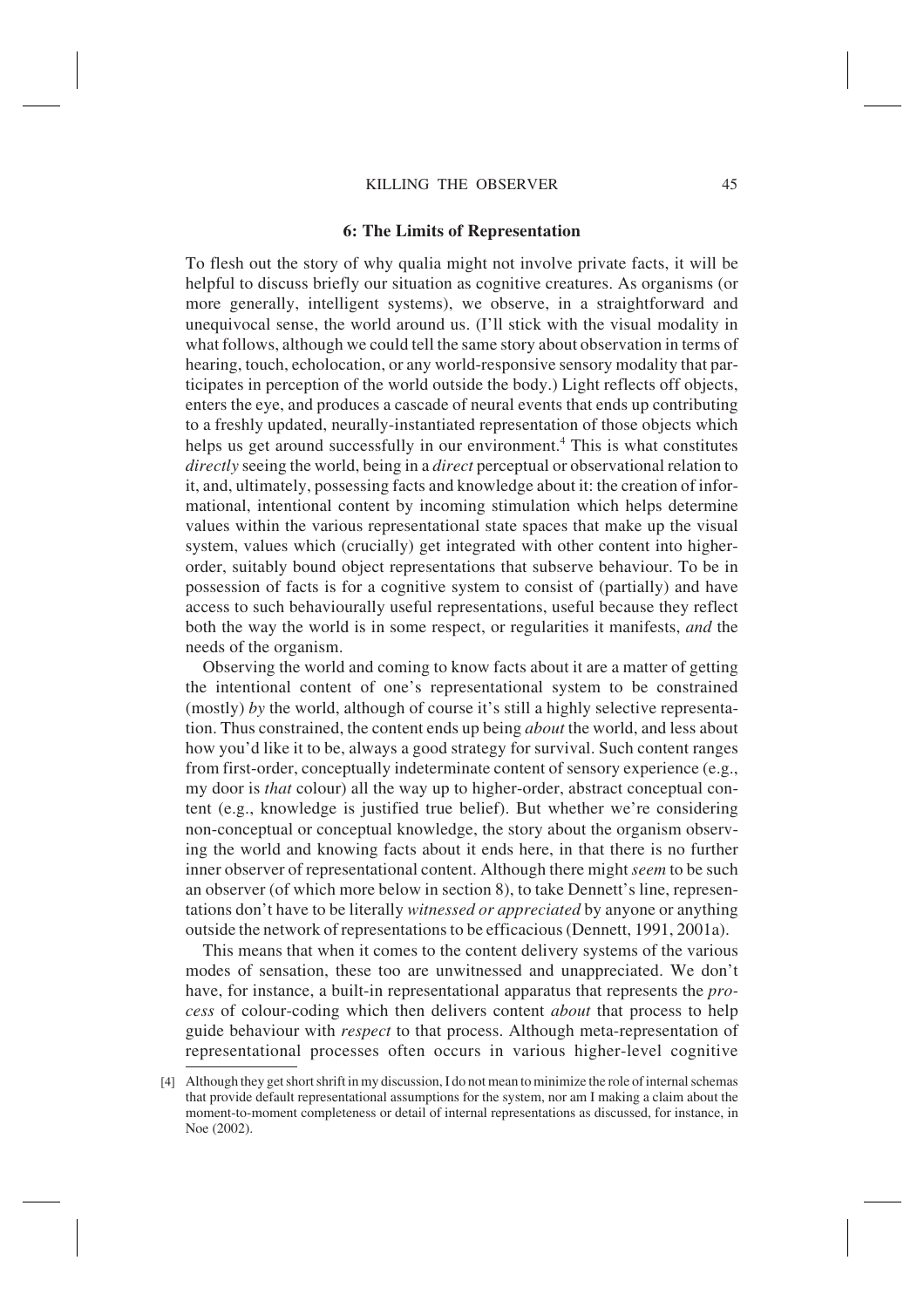contexts (as in applying concepts when reporting experience, e.g., 'I'm in pain', or as exampled by this paper) we simply don't have a behavioural need for information about how we accomplish the basic sensory work of representing the world. We just need sense modality-encoded information about the world, not information about how we encode such information.

This entails that we are *representationally blind* to the various multi-dimensional state spaces that constitute our vehicles of sensory representation, and *a fortiori* we are representationally blind to the dimensional aspect of the content they code for. We are not in a position to directly, non-conceptually represent the fact that a particular bit of sense-derived content is instantiated by such and such a set of dimensional values in a state space. Now, proceeding on the informational hypothesis, if that content were, for instance, the blue of my mouse pad as it phenomenally appears to me, this would *explain* the fact that I can't directly see or grasp why — in virtue of what further set of facts — my blue looks a particular way to me, even though, on the informational hypothesis*,* it *is* a particular way by virtue of it's being a certain set of dimensional values. I'm simply not in a position, *vis à vis* the experienced content *blue*, to know anything *about* the way it looks in and of itself because I don't observe the process of sensory representation, rather I *consist* of it (along with many other representational and non-representational states and processes) as an organism that observes the world. Since I don't have an observational perspective on the informational goings-on of experience, my blue will *necessarily* seem arbitrary with respect to its informational function and it will *necessarily* seem intrinsic, that is, non-relational and *sui generis*. It will seem as if some other apparently intrinsic phenomenal hue could have served as the particular color of my mouse pad, in which case it will seem eminently conceivable that someone with the same representational set-up could be experiencing at least a slightly different phenomenal hue from mine under the same perceptual conditions.<sup>5</sup>

I may recognize and report blue as a feature of my experiences but such recognition shouldn't be confused with cognition or observation of blue as an *object* of my experience. I'm simply not in a position to experience my experience, that is, to take experience itself, in its basic qualitative particulars, as an observed, represented object about which I possess facts (Dretske, 1995, pp. 100–3). Apart from being able to specify its relations to its hue cousins, I don't perceptually cognize the particular look of blue as a specifiable private fact since I don't have the representational capacity to do so.<sup>6</sup> Its ineffability, unspecifiability, and seeming

<sup>[5]</sup> Because the structure of subjective colour space is asymmetric, it's plausible that simple or wholesale inversions of colour qualia are ruled out, and indeed that carefully imagined intersubjective qualia differences are very tightly constrained (Van Gulick 1993, pp. 144-5). Chalmers has argued that significant differences in qualitative experience are nomologically impossible for functionally identical systems. However, he allows that this 'does not refute the possibility of a very mild spectrum inversion' (Chalmers 1995b, p. 325).

<sup>[6]</sup> Another way to see this is that we can't change our perspective on qualia, only on represented objects in experience. As I move around the blue chair, my represented perspective on it changes, and so my experienced qualia change. But I can't achieve a perspectival, observational relationship with (that is, 'move around') any of the qualia involved in the experience (Clark, 1995).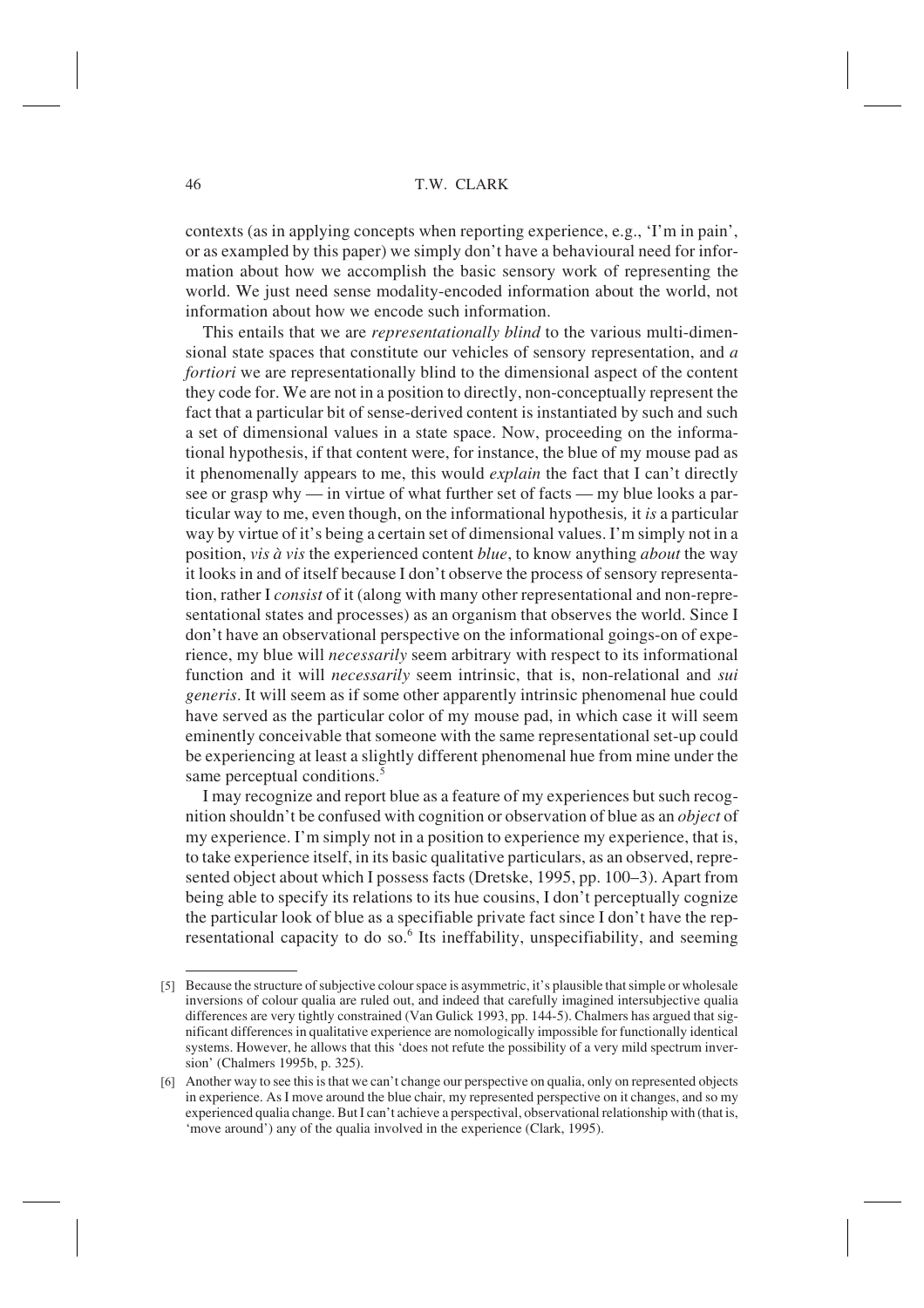intrinsicality as being *that* color are entailments of my representational limitations.

Since I can't assume a perceptual observer relation to the basic informational contents of sensory perception or the representational vehicles that encode them, sensory qualia don't include privately given or directly observed facts *about my experience*, rather they are represented facts *about what is represented*, what I as an organism directly observe, namely the world. Instead of cognizing (representing) blue, I cognize (represent) the world about which that particular blue is properly a specifiable fact: it's the specific colour of my mouse pad *as represented by the sensory system that I am*, partially, as a cognitive creature. Although they are instantiated by me as a representationally adept organism, and so are informational properties of representational states, qualia aren't *about* a special subjective world that only I have access to, rather they are informational content that represents the world as being certain ways, content that (as I will argue below in section 9) participates in those higher-level, integrative, complex behaviour-guiding functions that it turns out are specific only to consciousness. The essential characteristic of a quality, that it feels or looks like *this* to me, is thus a fact about the world-as-represented-by-me, not something I observe about my experience. There is, therefore, nothing factually available to me about experience over and above its intentional content, i.e., the relational, extrinsic, informational characteristics of qualia outlined in section 3 above (plus other non-sensory content) that I can successfully report, as can others. Consequently, the essential characteristic of an experience doesn't involve a further, private fact, something distinct and separate from such content. It *seems* to involve such a fact only because we're not in a position to directly, non-conceptually represent the fact that the values in various sensory state space dimensions constitute the look and feel of experience.<sup>7</sup> The absence of categorically private first-person qualitative facts entails that qualities given in sensory experience all represent third-person, *objecti*v*e* facts about the world as represented by a particular cognitive system.

There isn't, it turns out, anything metaphysically essential about the essential characteristic of a quality; instead, the 'mark of the qualitative' for basic sensory qualities is just that they can't be further described or specified *because* they are first-order, non-conceptual discriminative representations whose dimensional structure is not itself represented by the system, and therefore cannot be a fact *for* the system. The concrete, unanalyzable qualitativeness of sensory particulars is simply the fact that, as Thomas Metzinger puts it, the state space dimensions of qualia are 'impenetrable to cognitive operations'.8 All that's directly available to us is the *content* delivered by sensory representations, not the fact that such

<sup>[7]</sup> As Jackson (2001) puts it, 'I know only too well the residual feeling that *redness* could not be got out of the physical picture alone, but that is nothing more than a hangover from the conflation of instantiated property with intensional property [the property of representing *that* something is red]. That "redness" is not a feature one is acquainted with, but instead is a matter of how things are represented to be' (original emphasis).

<sup>[8]</sup> Metzinger asks rhetorically, implying an answer in the affirmative: 'Does the extremely high-dimensional form of a bodily state, which I do not recognize *as* such, lie concealed behind Yves Klein's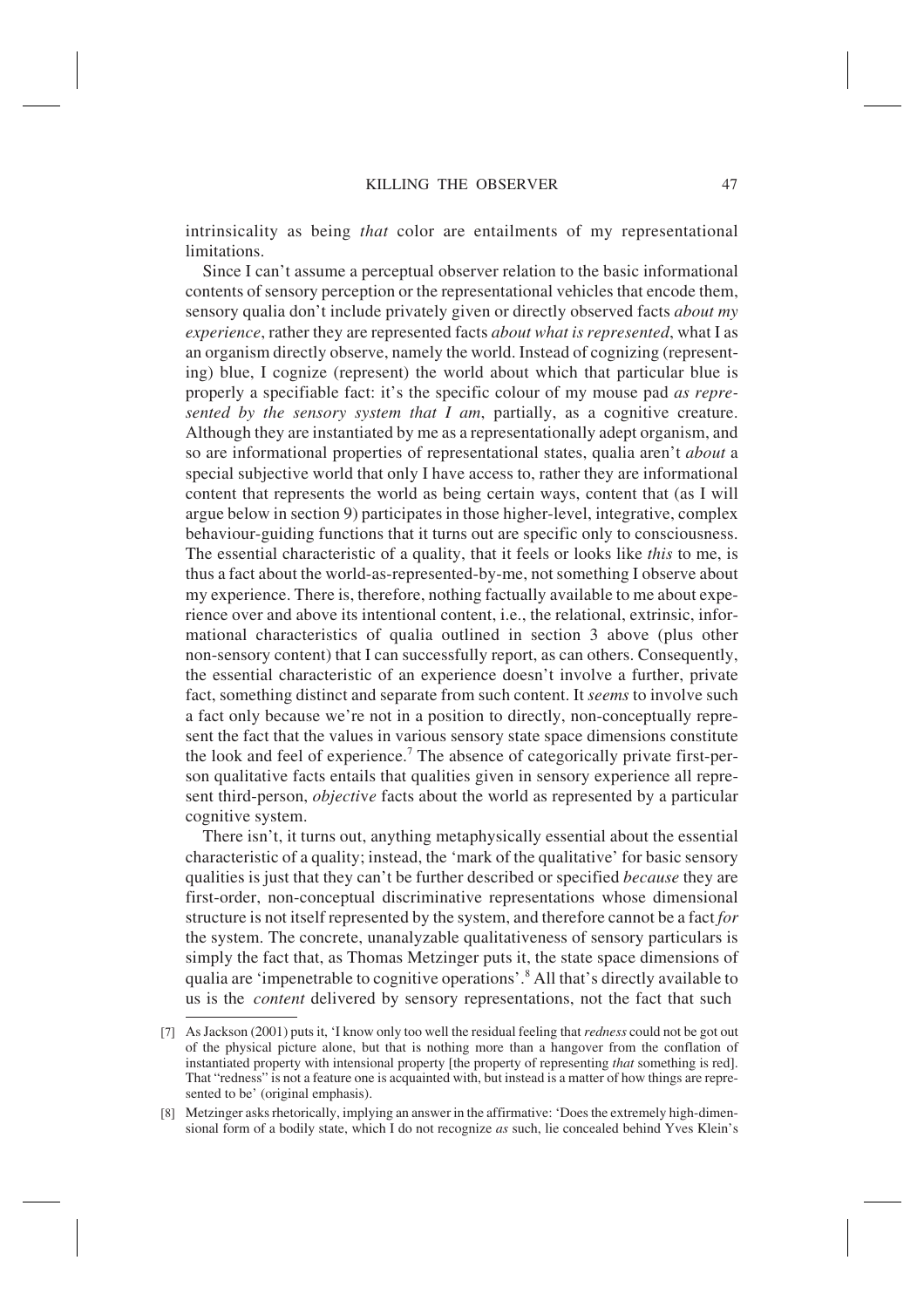content is being represented or how it's represented. Another way to express this is that sensory representations are 'transparent', that is, cognitively invisible to us (Metzinger, 2003, p. 387), even though they are, of course, neurally instantiated in our heads.

# **7: The Contingency of Private Facts**

The absence of categorically private first-person qualitative facts entails that qualities given in sensory experience all represent third-person, *objecti*v*e* facts about the world as represented via a particular *type* of consciousness (human consciousness in the present case). To the extent to which others who share the same type of consciousness assume more or less the same perceptual, observer relation to the world, or the extent to which they can imagine being in such a relation, such qualities are shared, non-conceptual knowledge about the world. Phenomenal qualities pick out (represent) the same properties and regularities in the world in service to more or less the same set of cognitive needs.

My first-person point of view of the world as a cognitive agent — what we might call my *agent* perspective — consists of the unique set of third-person, objective facts (conceptual and non-conceptual) that I represent about the world as a particular instance of human consciousness. But my view of the world is also conditioned by the rather special, but nevertheless third-person fact that only *I* am constituted by this body, so I represent facts about this body in a way that no other consciousness can. On the view I'm recommending, the most private, subjective experience, e.g., the current feel of my toothache, represents a third-person, objective fact that only I *happen* to know by virtue of the fact that only *my* brain is recursively hooked up to itself and my body (Flanagan, 1992, p. 94). My toothache isn't private by virtue of incorporating categorically private phenomenal facts *about my experience*, although experience indeed consists of phenomenally represented facts about the world, in this case my tooth. Were a yet-to-bedevised (but perhaps not so far off) brain/body scanner trained to recognize the neuro-physical correlates of my toothaches, we'd see that the privacy of such facts is contingent, not categorical or metaphysical.

This is to say that only I, as*this* particular representational set-up, am now representing the objective state of my tooth (assuming that the tooth is in fact the problem) in this particular non-conceptual, affectively-laden, behaviour-guiding *manner*, which is simply to say it's my experience, not anyone else's. This constitutes a philosophically unproblematic sort of first-person perspective, that of my undergoing my particular token experiences. It is this individually tokened, non-conceptually based *mode of representing* particular objective facts about my body that others can't share by virtue of not being me — only *I* instantiate this mode *vis à vis* third-person facts about my tooth, a mode which, on the informational hypothesis, *is* what it's like to have a toothache. As Tye says, to fully understand or know what it is to experience a toothache, one has to have

<sup>&</sup>quot;dimensionless depth" of the subjective sensory quality International Klein Blue?' (1995b, p. 449, original emphasis).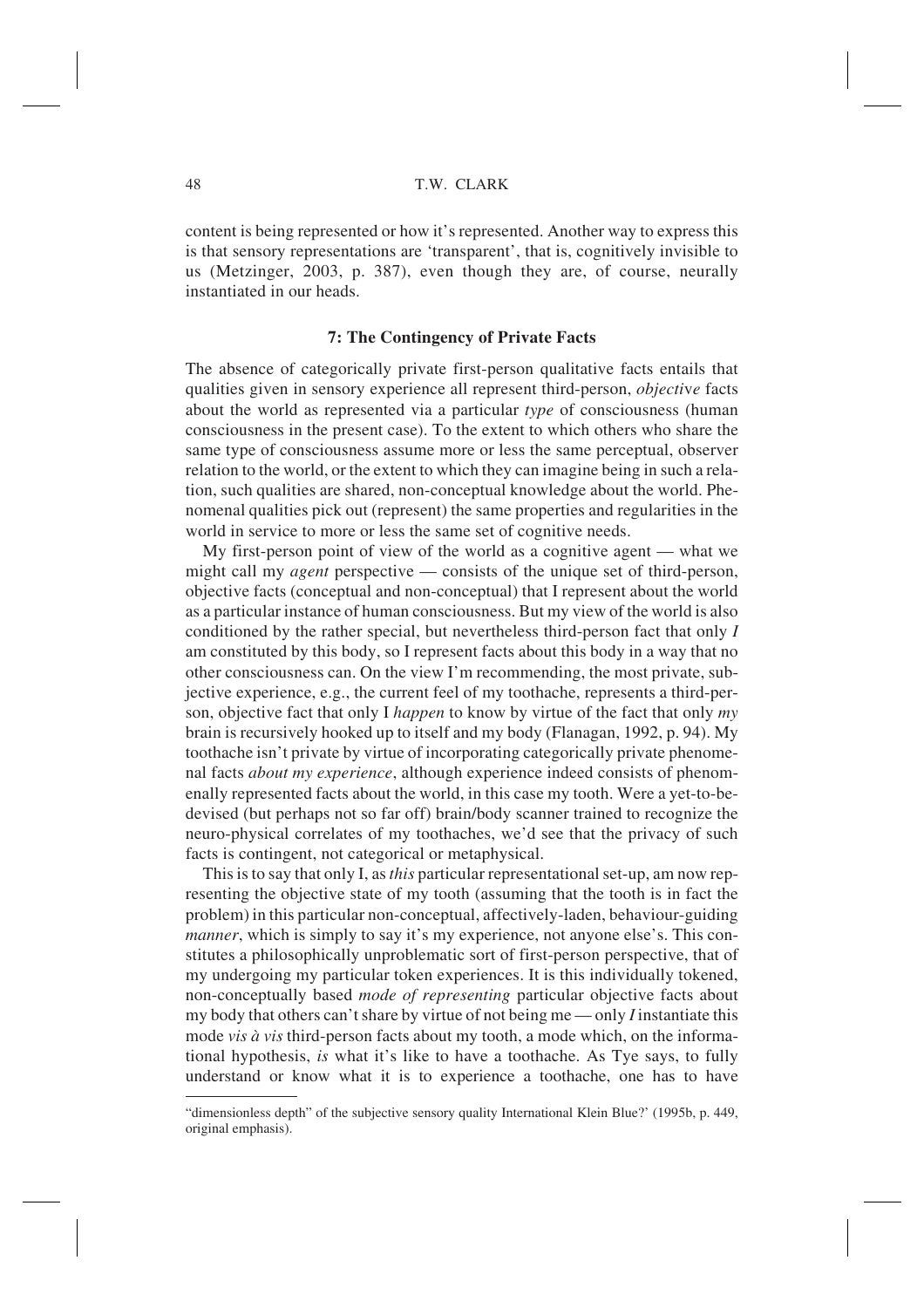exercised similar non-conceptual representational capacities such that one can imagine what it's like to be in that representational state (Tye, 1995, pp. 54-6, 169–70), which is to say that one must in this respect instantiate more or less the same type of consciousness (human, or more broadly, toothed mammalian). While only I instantiate this particular non-conceptual representation, you, as someone who likely has undergone similar experiences, know what it's like to instantiate representations of analogous third-person facts about yourself. But neither of us is privy to subject-specific, first-person, unshareable facts about our *experiences* of a toothache.<sup>9</sup> The privacy of sensory experience that follows from this unproblematic sense of a first-person perspective is not, therefore, a matter of access to special, categorically private data about experiences as objects, but just to be the only person who now instantiates this *instance* of representing a particular fact about the world in this particular non-conceptual mode.

Regarding Jackson's knowledge argument, my thesis suggests that in experiencing red for the first time, Mary doesn't come into possession of a new private fact about experience. Rather, she experiences (and learns to recognize and report) what it's like to instantiate a non-conceptual representation of a certain complex property of normal human environments; it's a new (for her) representational take on the *world*, on a set of third-person facts that she, a well-trained neuroscientist, already knew via high-level conceptual representations. Crucially, there *is* no private phenomenal fact *about red* to be entailed by third-person scientific facts, which is why Mary couldn't know in advance about that (non-existent) fact.

#### **8. The Observing Self**

Despite such considerations, it might still seem intuitively the case that we *are* in a privileged, observer-like relation to first-person facts about our experience, and indeed I think that our cognitive situation can provoke and maintain the illusion that experience is literally a presentation, not a representation. To help explain this illusion we must consider not only the purportedly private facts about experience but the observing subject that supposedly has access to them, since they stand or fall together.

As an organism (directly) observing the world by means of representing it, crucial objective facts for me to represent about the world are that I am in a particular position in it and that I'm interacting with it. As Antonio Damasio (1999, 2000), Thomas Metzinger (2000a), and others have pointed out, to survive I have to have a continuously updated egocentric *reality model* of my overall situation, a situation that includes me-the-organism contained in a larger environment that, from the organism's survival-driven perspective, is not-me. The most basic, essential distinction to be drawn within this model is between self and non-self. Thus, a more or less veridical and functional *self-model* (Van Gulick, 1993,

<sup>[9]</sup> As Dretske puts it, 'What we are conscious of when we feel pain (hunger, thirst, etc.) are not the internal representations of bodily states (the pains), but the bodily states that these representations (pain) represent. Though we can be — and most often are — aware that we are in pain, pains, like visual experiences, are awarenesses of objects, not objects of which we are aware' (1995, p. 103).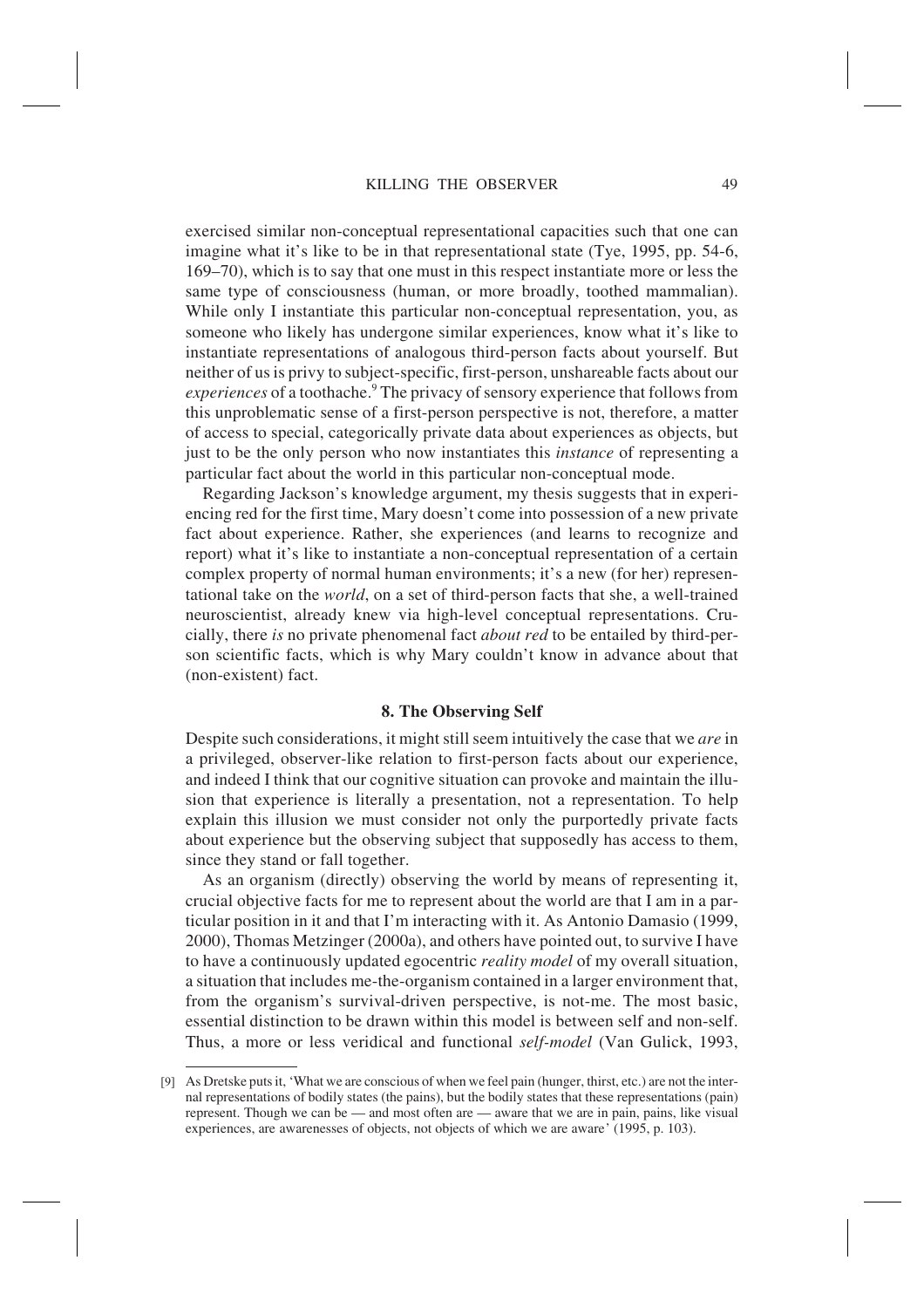p. 150; Metzinger, 2000a, p. 289) must participate in a larger global representation that represents the self as being in, but other than, a world that is not-self. At all times the organism must have a sufficiently robust representation of its bodily boundaries, its location and trajectory, and its plans and purposes for its self-interested agenda to bear fruit. This constitutes a functionally essential, self-in-the-world-modeling *representational architecture*.

As a further elaboration of the reality model, the system must also represent itself as interacting with — being affected by and affecting — the world; it must model what Metzinger calls the 'intentionality relation'. As he puts it, it's functionally essential that the system have an 'ongoing, dynamical representation of the system as *currently interacting with an object-component*' (2000a, p. 296, original emphasis). On the informational hypothesis, this represented object-component consists of the intentional content about objects in the not-self world as delivered by perceptual processes fed by sensory representations (and modulated by top-down processes), while the self-model is built from internal representations of homeostatic functions that preserve bodily integrity (Damasio, 1999, 2000). Although I won't defend it here, Metzinger's explanation of how the *phenomenal* self arises from a representational architecture involves somewhat the same (but far more elaborate) considerations I adduced with respect to qualia in sections 4–6 above: by virtue of the fact that it can't represent the self-model *as* a model (which is to say the self-modelling process becomes *transparent* or invisible to the system), the system inevitably falls into naïve realism with respect to the model, which therefore becomes an experienced *reality* of centred subjectivity (2000a, pp. 298–301). Such subjectivity involves the untranscendable feeling that we are seeing and perceiving the world around us as it's *presented to us* by our senses. This feeling of self-as-observer to whom the world is presented thus models, in experience, the objective situation of being an organism in a perceptual relationship to its environment. The way in which our experience of the world changes as we experience ourselves acting with respect to it is the more or less reliably co-varying and behavior-controlling phenomenal analog of the organism's interaction with the actual world. In describing this situation, Metzinger and others, such as Revonsuo (2000, pp. 65-6), have suggested that experience constitutes, in effect, a *virtual world* with the virtual subject at its center.<sup>10</sup>

Being a subject to whom the world is presented — the subjectivity of experience — is thus on Metzinger's account a construction *within* experience. This phenomenal first-person perspective is analyzed and explained in representational terms that are themselves neither perspectival nor phenomenal (again, although I find Metzinger's account persuasive, I won't attempt to defend it

<sup>[10]</sup> Of course this world need not, as when we're dreaming, correspond in real time to anything in the actual world, although when we're awake it does so sufficiently to keep us out of trouble. The vertiginous strangeness of thinking of consciousness as a virtual world is evoked when Metzinger observes: '…a fruitful way of looking at the human brain, therefore, is as a system which, even in ordinary waking states, constantly hallucinates at the world, as a system that constantly lets its internal autonomous simulational dynamics collide with the ongoing flow of sensory input, vigorously dreaming at the world and thereby generating the content of phenomenal experience' (2003, p. 52).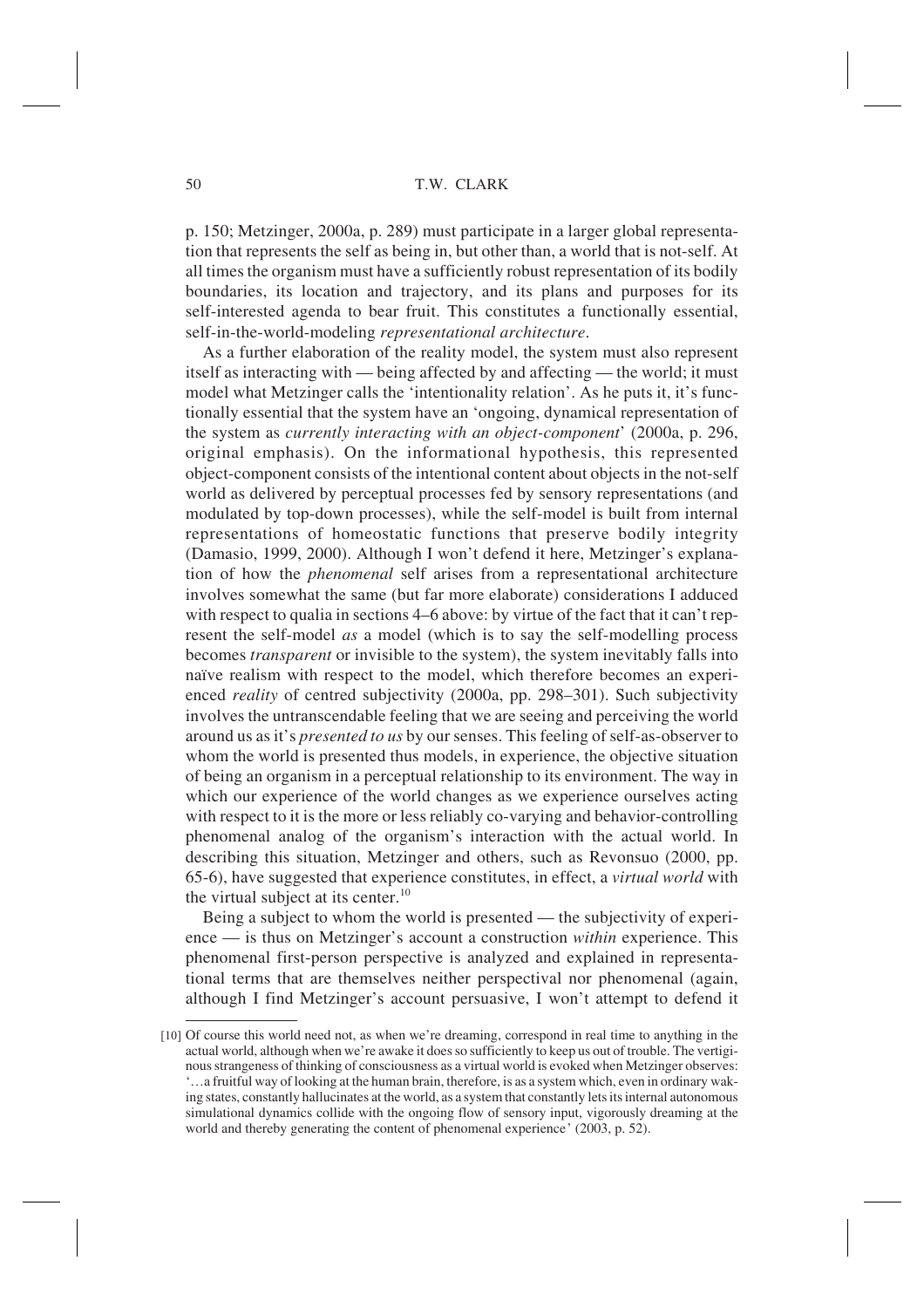here). But despite this type of theoretical reduction, the strong, perhaps untranscendable *feeling* of being an observer or witness to the world can, I think, mislead some into supposing that experience itself is witnessed. That is, some, such as Velmans, Lehar, and Damasio (see section 2), will make the mistake of modeling their analysis of experience on the phenomenal sense of observerhood conferred by our representational architecture.

To see this, first note that the felt sense of being a self can vary from person to person, and over time for the same individual. Some persons (me, for instance) routinely experience the phenomenal subject as a more or less unitary, point-like self, nearly or totally devoid of any intrinsic character of its own. This self looks out at the not-self world, with its felt location more or less between and behind the eyes, most likely a function of the fact we are such visually oriented creatures. On this version of the phenomenal subject — call it the *bare* phenomenal self — the body is most certainly mine, but perhaps not essentially *me*. By contrast, others (who don't live 'in their heads' as much as I do) may have a more distributed sense of the essential self, constituted by some combination of bodily sensations, occurrent feelings, and thoughts, such that the phenomenal subject isn't bare, but consists of a set of characteristics. And of course it's possible and likely that the felt sense of self can vary within individuals over time, depending on their circumstances, for instance when meditating or under the influence of neurological disorders affecting the self-model (Metzinger, 2000a, pp. 295–6).

What I want to suggest is that the experience of being a self presented with the world, particularly when the self is experienced as the bare phenomenal subject, can create the impression that not just the world is presented to us, but that *experience* is presented to us. The bare phenomenal self is experienced as being essentially other than what is presented to it, and for such a subject even bodily sensations, occurrent thoughts, and emotions (internal content), along with the external world, are experienced as presentations *to* the essential me. This phenomenal situation involves, then, what non-conceptually feels to be a quintessentially witnessing subject, something that stands apart from and observes all of what is presented in experience. I'm suggesting that it's this extreme separation of the self from other contents of experience (for the phenomenal self is *itself* such content) that helps generate the problematic intuition of having an observational perspective on experience. For example, Baars (1996) says, '*You* are the perceiver, the actor and narrator of your experience' (original emphasis), and Deikman (1996) identifies the 'I' — what he describes as bare, contentless awareness — as the observer of the contents of consciousness. Now, when this notion of observerhood is combined with the conceptual (and veridical) understanding that the world is represented to us partially via experience (and partially via unconscious processes), the temptation might be to conclude that the representations themselves, the 'images' of experience as Damasio and Lehar call them, are observed from some sort of vantage point or perspective. Thus, instead of properly construing the phenomenal subject as constructed *within* experience, the subject might be construed as the witness *to* experience, so that experience is thought of, finally, as a literal presentation to an observing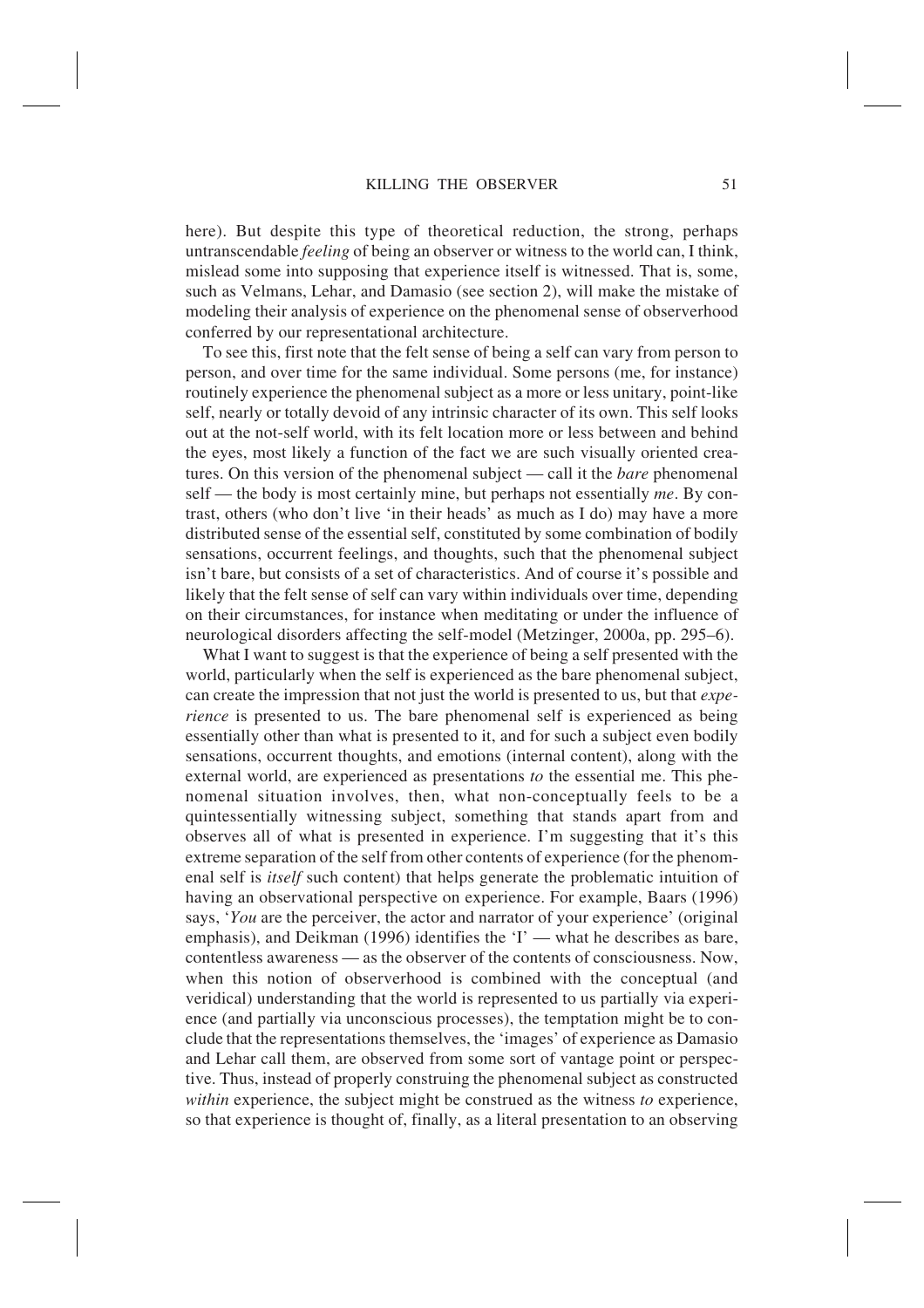self, not what it truly is, a virtual world-creating representation that *includes* the self.

In the grip of such an observational picture, the conviction might arise that the intentional contents of sensory experience are witnessed as private, first-person facts about *experience*, e.g., as the look *of my experience* of blue, the feel *of my experience* of pain. However, as we saw in section 6, we are not in a position to directly represent basic representational processes and thus know facts about particular, considered-in-themselves sensory representations that on the informational hypothesis constitute qualia. While the *phenomenal* situation of our virtual worlds involves the functionally useful sense that the experienced self is being presented with the world and the body via sensory experience, no one and no thing is literally presented with experience; as Dennett says, experience is ultimately and literally *unwitnessed and unappreciated*.

This, then, is my psychological-cognitive diagnosis of the philosophical mistake underlying the modern descendants of sense data theories such as Lehar's, which duplicate, in the purportedly direct perceptual relation of the person to experience, the actual direct perceptual relation between the person and environment. Naïve realists, since they don't suppose representations are involved in witnessing the world (the world is simply presented) can't fall prey to this mistake. It's only those sophisticated enough to realize that the world is known via experience who might be seduced by the strong (and functionally useful) sense of *phenomenal* observerhood into supposing that experience itself is a presentation involving a first-person observational perspective on private facts about experience. But, contra Velmans, no observational or representational arrangements exist which could provide this sort of perspective or give access to such facts.

#### **9: Neuroscientific Accounts of Qualia**

Although my approach so far has been largely negative, seeking to undermine intuitions that qualia involve categorically private phenomenal facts, a positive account of sensory consciousness as informational states is emerging from neuroscience and neurophilosophy (see for instance Dehaene, 2002; Metzinger,  $2000$ ;  $2003$ ).<sup>11</sup> Defined methodologically, consciously available information is just that embodied in representations that participate in functions subserving the empirically discovered *capacities* conferred by conscious states as opposed to unconscious states (Baars, 1999). For instance, conscious states have the capacity to make information available over extended time periods in the absence of continued stimulation; they permit novel, non-automatized behaviour; and they allow spontaneous generation of intentional, goal-directed behaviour with respect to perceived objects (Dehaene & Naccache, 2001). Studies of neural activity which contrast conscious and unconscious capacities indicate that

<sup>[11]</sup> This section seeks to implement Nicholas Humphrey's suggestion (2000), that in explaining consciousness we must work from both the philosophical, conceptual side *and* from the neuroscientific, empirical side, bringing them into mutual accommodation.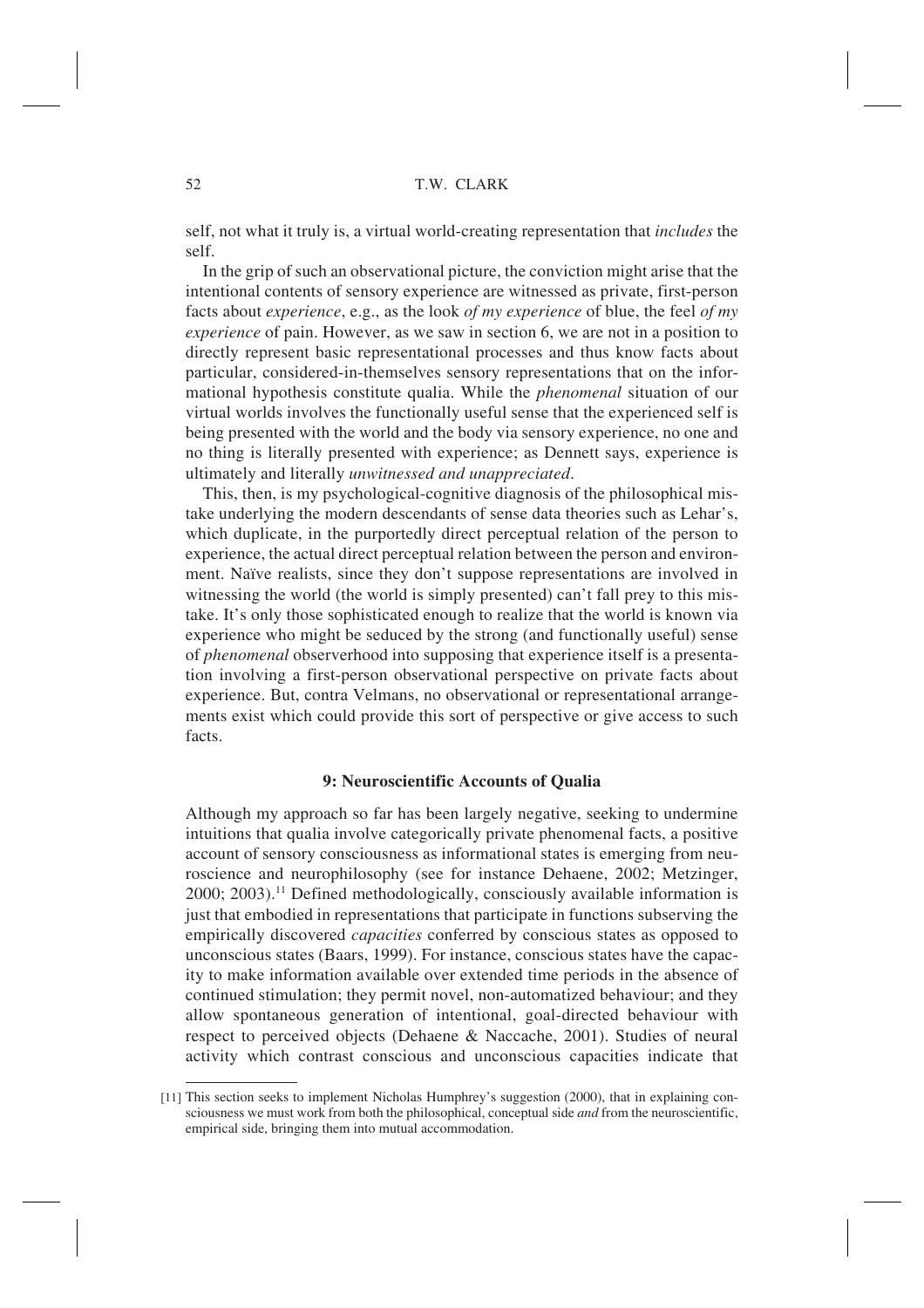phenomenal experience is associated with widely distributed but highly integrated neural processes involving communication between multiple functional sub-systems in the brain, each of which plays a more or less specialized role in representing features of the world and body (Kanwisher, 2001; Dehaene & Naccache, 2001; Jack & Shallice, 2001; Parvizi & Damasio, 2001, Crick & Koch, 2003). Such processes, it is hypothesized, constitute a distributed, everchanging, but functionally integrated 'global workspace' (Baars, 1988; Dehaene & Naccache, 2001).

The recruitment of sub-systems into the global workspace suggests that the neural correlates of phenomenal states integrate represented features into exactly those sorts of bound, coherent, object-level representations which dominate in subjective awareness and that seem necessary for most high-level, flexible behaviour and cognition. The informational aspects of qualia covered in section 3 may well correspond to various lower-level representational processes that intercommunicate during conscious episodes and thus are representationally linked to constitute conscious contents. But it's critical to see that we aren't normally aware of any of these aspects independently or alone, but always in a represented world of self, objects, and processes (relations and interactions of objects over time), all in more or less stable arrangements (Metzinger, 1995b, p. 448; Metzinger & Walde, 2000).<sup>12</sup> It takes a myriad of qualia to constitute a phenomenal, virtual world, and if we could 'experience' just one quale in isolation, it wouldn't be experience at all; it would simply be the unconscious existence (part of no represented object and present to no represented subject) of one representational component of what *together* constitutes the phenomenal. Consciousness constitutes (and is constituted by) a represented holistic *context* within which discriminable elements are embedded (Kanwisher, 2001, pp. 107–8). The neural sub-processes responsible for each component of conscious representations, when acting in an unbound fashion, are perforce unconscious, but when they participate in the global workspace that unifies them into sensory percepts within such a context, they contribute their informational content to consciousness: the amalgamated, contextualized, object- and self-creating content that controls complex, flexible behavior. Although sections 3 through 6 concentrated on explaining qualia — the basic sensory elements of experience — the twist in the plot (flagrantly anticipated in section 8) is that phenomenology nearly always instantiates a virtual *world*, in which qualia participate as bound elements in globally representing the self in its environment of objects and events. To be phenomenal is (at least) for representations to be cognitively impenetrable and thus phenomenally transparent on the level of sensory elements (see section 6), *and* for these components to participate in an integrated, behaviour-controlling, and (on Metzinger's account) transparent self-in-the-world model.

<sup>[12]</sup> Metzinger & Walde: 'Not only is it impossible to experience hue without saturation or brightness, but it is also impossible to experience hue plus saturation plus brightness without an integrated percept – typically segregated from a background. Conscious experience seems to start on the object level, and elementary states in the true sense of the word do not exist' (2000, p. 6).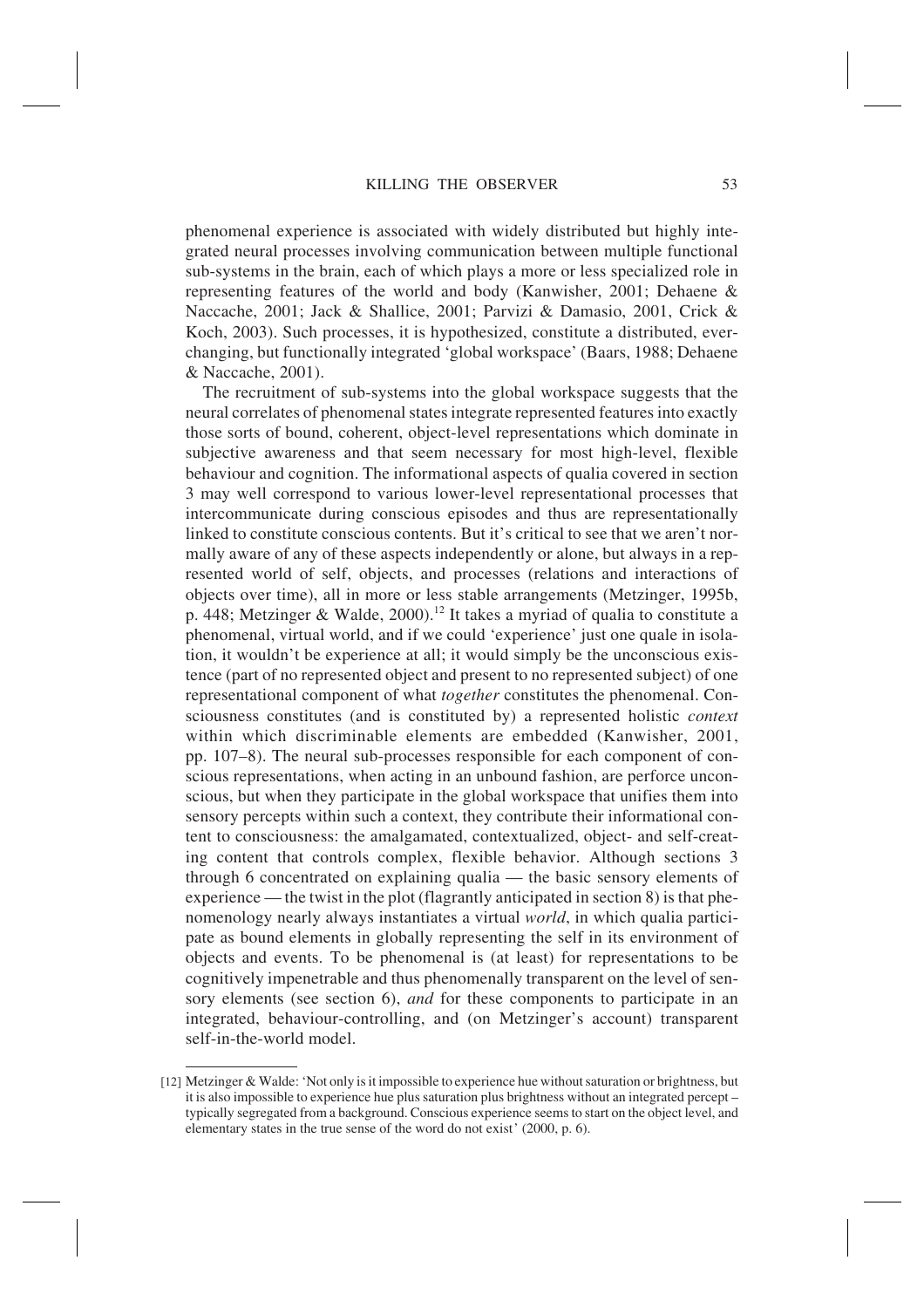What Dennett (2001a) suggests we should conclude from the study of the neural correlates of consciousness, and I concur, is that experience just *is* that behaviour-controlling information represented in the brain which is sufficiently globally available, i.e., not segregated in a lower level schema or in one sensory modality (see also Jack & Shallice, 2001, pp. 185–7). Shared and utilized by multiple functionally integrated sub-systems, this information largely ends up driving behaviour (largely but not exclusively, since unconscious representations may have their effects). On Dennett's 'fame in the brain' gloss on the global workspace model, conscious representations are just those that dominate in the workspace by winning out over competing sets of less processed sensory information and incompletely bound higher-level cognitive content, and they win the competition via a staggeringly complex function of how the system's drive states, represented goals, and self-model interact with perceptual input (Dennett, 1991 and 2001a; Desimone & Duncan, 1995; Cooper & Shallice, 2000; Franklin, 2000). We know such information has won out since, after all, it's what we largely act on and can remember, report, and include when formulating intentions and plans. Again, it's not that unconscious representations, e.g., masked stimuli and post-hypnotic suggestions, don't have their influence on behaviour, but typically it's conscious representations that rule as we go about our cognitively flexible business.

Once we discount the seeming observation of private phenomenal facts, we can begin to see that specifically phenomenal aspects of information – the highly integrated, self-and-objects-in-a-world aspect, and the resistance-to-further-representation aspect — involve nothing beyond the functioning of the global workspace in which representations of the self and environment dominate in controlling behaviour. Such integrated representations dominate because we need a global, integrated, reality model to behave effectively, and, for reasons of cognitive efficiency, we *don't* need to immediately know — that is, non-conceptually represent – facts about the representational processes that contribute sensory content and build the integrated model.<sup>13</sup> Crucially, consciousness isn't something extra over and above the ever-fluctuating processes that instantiate such representations; it doesn't 'arise' out of them or get 'generated' by them, rather it's a property *of* those processes (Clark, 1995; Churchland, 1999; Dennett, 2001a). The highly integrated nature of conscious content is both phenomenally apparent (as phenomenally integrated selves, we experience coherent objects in a coherent space-time context) and neurally realized (in the high degree of sub-system communication manifested in the global workspace). Likewise, the cognitive impenetrability of qualia is phenomenally apparent (indeed, it's the mark of qualitative particulars) and an empirical fact about the limits of representation.

<sup>[13]</sup> Indeed, to realize and believe in our gut that the reality model was 'merely' a model would undermine its effectiveness; naïve realism is arguably a necessary illusion for survival. As Metzinger puts it, 'The evolutionary advantage of the underlying dynamical process of constantly confusing yourself with your own self-model is obvious: It makes a selfless biological system *egotistic* by generating a very robust self-illusion' (2000a, p. 301, original emphasis).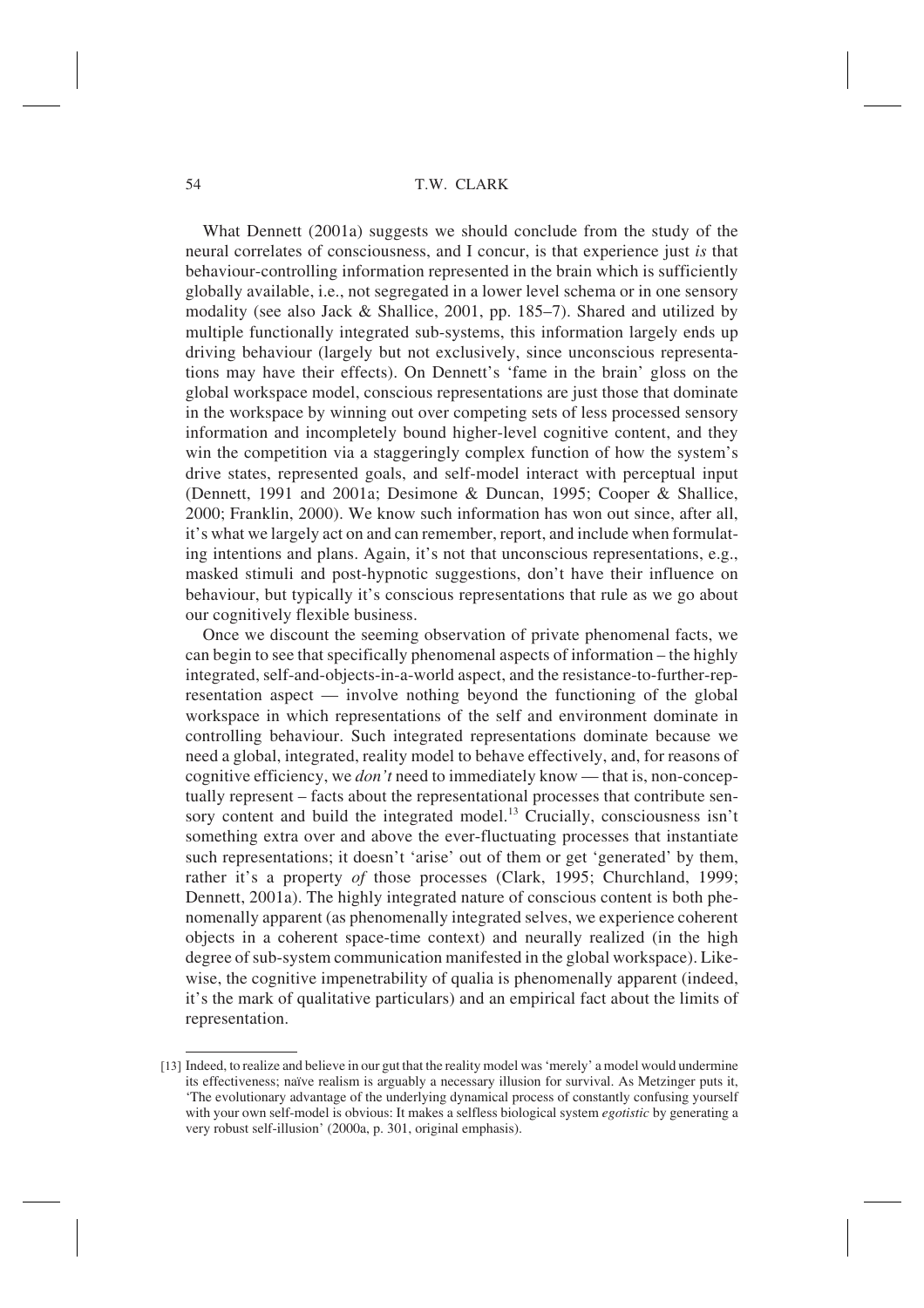Ongoing research will eventually describe in detail the characteristics of representational states that endow them with phenomenally conscious content: they participate in as yet obscure higher-level binding processes that instantiate a global reality model, a model which in turn supports abilities whose hallmarks are behavioural flexibility and the use of robust, multi-modal information about the world, in contrast to the more discrete, modular capacities subserved by unconscious processes.<sup>14</sup> This picture of what constitutes the phenomenal contrasts markedly with Block's (2001), in which qualitative consciousness is something categorically other than informational representation, integration and dominance in behaviour control. According to Block, what this something is remains deeply mysterious. My Dennettian claim is that there may *seem* to be some mysterious, extra, non-informational, categorically private phenomenal component attached to qualitative experience, but there isn't. Once we've subtracted the seemings of private phenomenal facts, and accounted for cognitive impenetrability and informational integration, we're well on our way to capturing and explaining the phenomenal.<sup>15</sup>

#### **10: So, What's Missing?**

Despite the foregoing analysis, the lingering suspicion for many, perhaps most, readers is likely that the subject is nevertheless in possession of qualitative facts about experience, and that what's *essentially* qualitative or phenomenal is still being left out on this representationalist account. But what *is* essentially phenomenal or qualitative about consciousness? If it's the character of particular qualia, that's been accounted for as the informational content of multi-dimensional sensory representations that contribute information to higher level, bound, object representations. If it's the seemingly intrinsic, ineffable, not further specifiable *thusness* of qualia, the 'essential characteristic', that's been accounted for by our representational limitations: we can't directly grasp the dimensional aspect of sensory content. If it's subjectivity, that's been accounted for as the construction of the subject/world distinction *within* experience — a functionally essential, robust piece of non-conceptual representational content. If it's that consciousness gives us an entire, immediately present, coherent world, with the self at its centre, that's accounted for in terms of the representational architecture of the reality model which is neurally instantiated by the global workspace.<sup>16</sup>

<sup>[14]</sup> For general theoretical constraints on the notion of content see Van Gulick (1980), and for a well-articulated, comprehensive theory of phenomenal content, see Tye (1995). More recently Jackson (2001) has suggested that phenomenal representations have distinctive features of conveying contextual richness, immediacy, and causal origination, while playing a special functional role in determining beliefs.

<sup>[15]</sup> On our way, but with far to go, since there are further aspects of consciousness to be accounted for, e.g., other global properties of experience adduced by Metzinger ('presence', 'dynamicity', and 'convolved holism', 2000a, p. 286), and the sorts of non-sensory phenomenal content mentioned by Mangan (2001).

<sup>[16]</sup> Not fully accounted for here, of course, but I think by Metzinger (1995b; 2000a; 2003).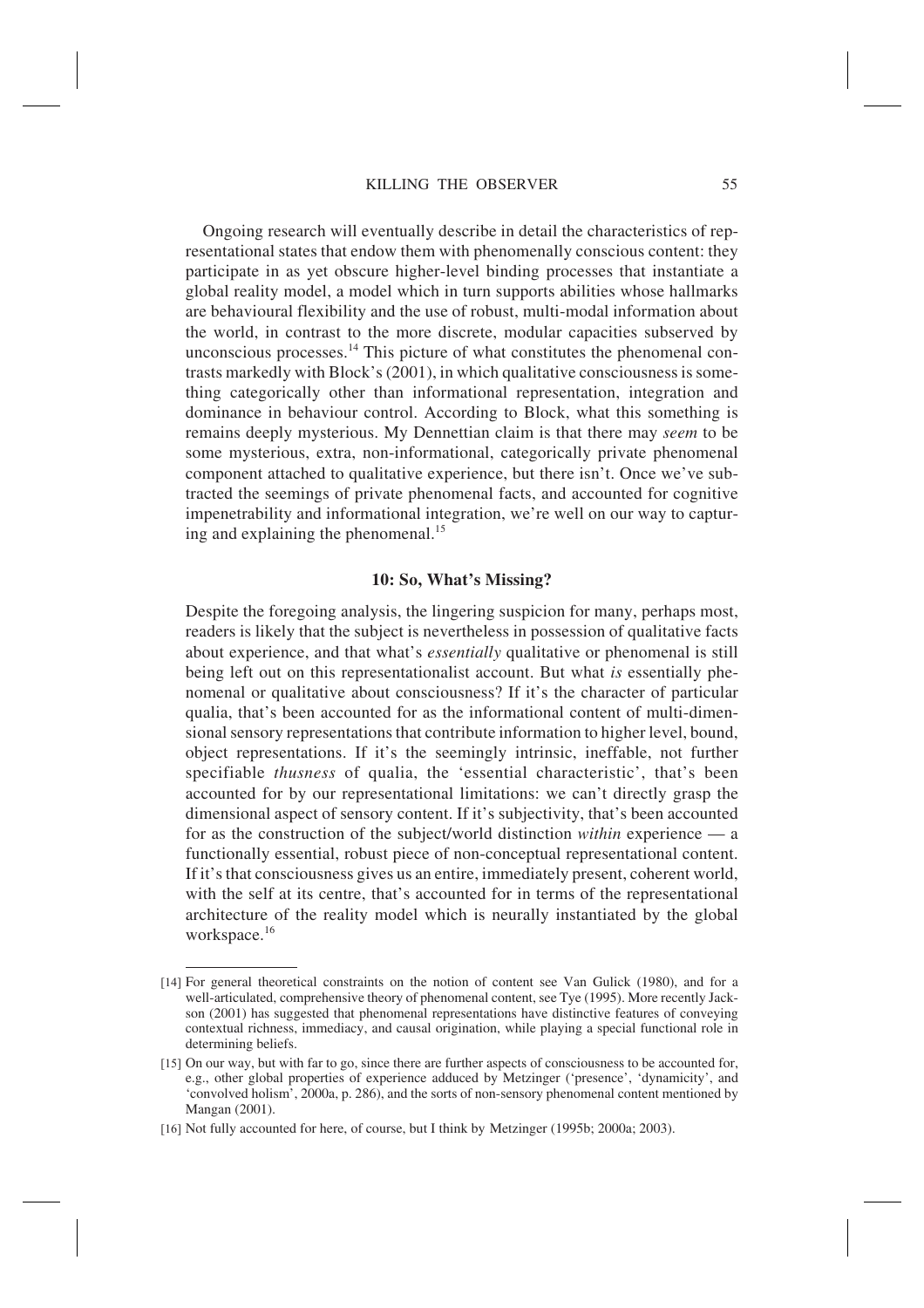But, you persist, what about conscious experience *itself*? Well, what *about* experience do you have in mind? If you feel with regards to qualia that there's still something this account doesn't capture, but you can't quite specify it, that's to be expected. That, after all, is the *mark of the qualitative*: it's something specific, but you can't say what it is, and we've explained why it's both specific and yet unspecifiable. Some might object that what's been left out on this account is, for instance, the vivid, concrete, subjective interiority of experience (Chalmers, 1996; Nagel, 1974; 1986; 1998). This objection employs what are in fact adjectival descriptors that pick out variation *among* experiences and suggests, wrongly, that they are essential aspects of *all* experience which a representational account can't capture. In fact, the informational hypothesis *explains* why some (but, importantly, not all) sensory experiences are vivid, that is, *relatively* more intense; why the elements of sensory experience (but not experience as a composite phenomenal whole) are phenomenally concrete and monadic, i.e., *seemingly* intrinsic; and why experience (usually, but not necessarily always) seems an internal or inward subjective phenomenon, i.e., presented to a phenomenal subject felt to be here *inside* behind my eyes.

But how can 'mere' information *be* the marvellous, multi-faceted, completely engrossing world of qualitative subjective consciousness? The answer is that for each of us, this isn't *mere* information, it's personally *crucial* behaviour-guiding information without which we wouldn't last for long. It's information that's *represented* as inescapably significant and that, precisely because it's neurally instantiated, has ineluctable effects on behaviour. It is alternately lovely, terrible, exhilarating, saddening, and of course imbued with extraordinary detail and variety far beyond what we can express in mere concepts (not to disparage these very useful and recent cognitive innovations). Since we can't transcend this representation and its connections to behaviour — since we consciously and cognitively *consist* of it — there's no escaping the motivational hegemony of experience, for good or for ill.

Such considerations might help convince those like Kanwisher, who still wonder 'why perceptual awareness *feels* like anything at all' (2001, p. 90, original emphasis), that the 'hard problem' has been considerably attenuated as a philosophical conundrum. To feel is to non-conceptually, sensorily represent the world in the context of a sufficiently articulated and ramified self-world model. Both Nagel (1998) and Block (2001, pp.198, 212) suppose that some major empirical discovery or conceptual revolution perhaps in the far-flung future (Nagel: 'long after we are all dead') is needed to solve the problem of the fundamental nature of the phenomenal, but I think the revolution is well underway, driven by current neuroscientific research. If, as I and other functionalists and representationalists suppose, there is no extra-functional or non-representational private aspect of the phenomenal to account for, then as Dennett has long maintained, we're home free, but, I would add, without having quined — that is, eliminated — qualia (Dennett, 1990). Once we've quined the *seemings* of private first-person facts about experience presented to a non-experiential observer, there's no reason that qualia, conceived of as the reported basic particulars of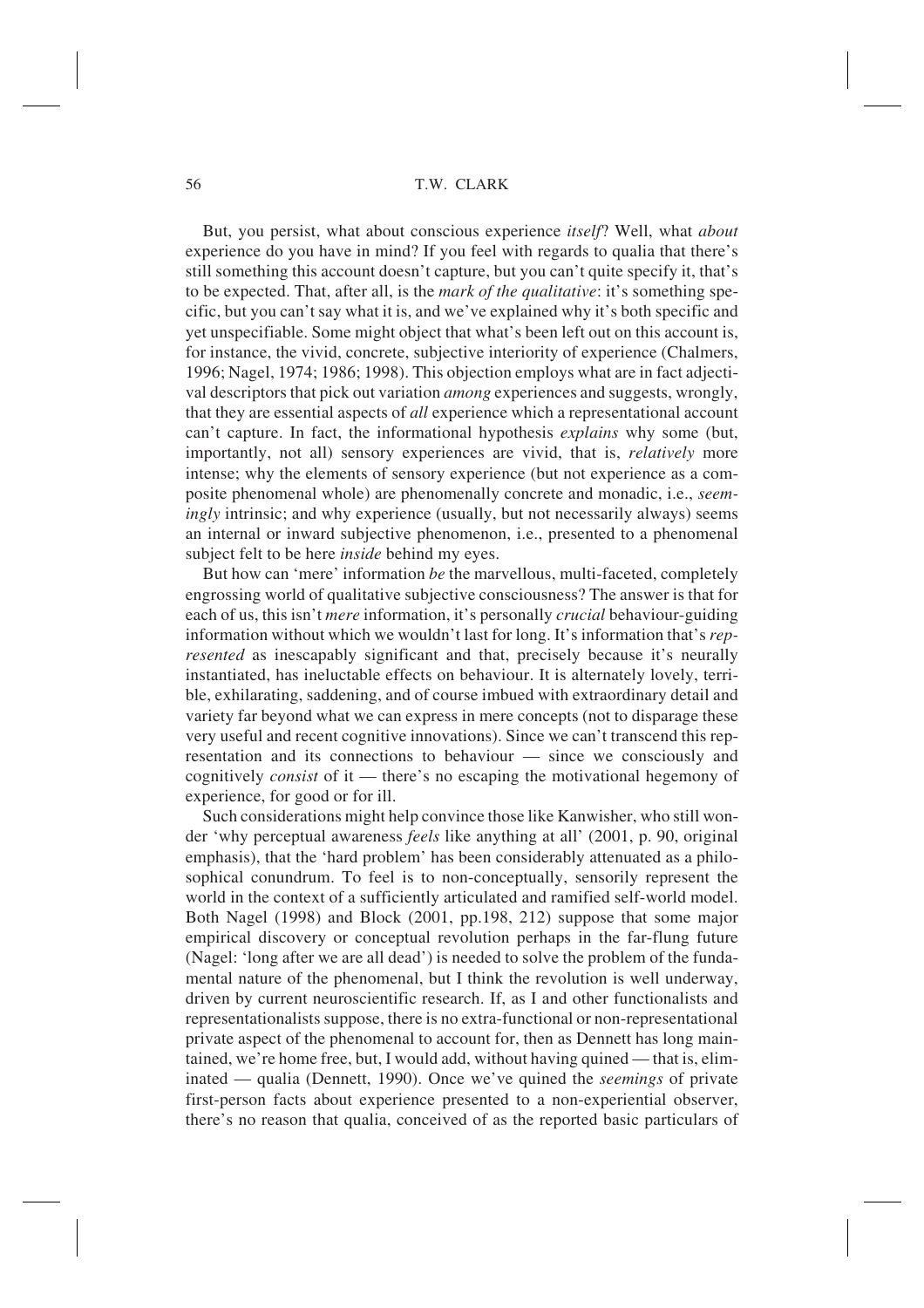experience, can't persist in our theories as non-conceptual representations in good standing, with a relatively clear-cut neural, functional, and behavioral basis.

Given deeply entrenched folk-psychological intuitions about consciousness, e.g., that it simply can't be instantiated by physical processes, it is predictably counter-intuitive that sensory qualia might be nothing over and above informational contributions to integrated representations that dominate in the control of higher-level, flexible behaviour. If you suppose there's still something left out on this account, then my guess is you're thinking of consciousness in terms of presentations of private facts about experience, not the world, given to a non-experiential subject that has observational access to experience. But if, as I hope to have made plausible, no such animals exist, and we simply *consist of* experience as represented subjects-in-a-world, then there is no theoretical or empirical obstacle to reconfiguring our concept of the phenomenal to exclude the notion of private facts, and thus to fully naturalize qualia and consciousness.

#### *Acknowledgements*

My thanks to the anonymous reviewers for their insightful comments on an earlier draft of this paper.

#### **References**

Baars, B. (1988), *A Cognitive Theory of Consciousness* (Cambridge, MA: Cambridge University Press).

- Baars, B. (1996), 'Understanding subjectivity: global workspace theory and the resurrection of the observing self', *Journal of Consciousness Studies*, **3** (3), pp. 211–16.
- Baars, B. (1999), 'Contrastive phenomenology: a thoroughly empirical approach to consciousness,' in Block *et al*. (1999).
- Biro, J. (1993), 'Consciousness and objectivity', in Davies and Humphreys (1993), pp. 178–196. Block, N. (2001), 'Paradox and cross-purposes in recent work on consciousness', *Cognition*, **79**, pp. 197–219.
- Block, N., Flanagan, O., Guzeldere, G. (ed. 1999), *The Nature of Consciousness: Philosophical Debates* (Cambridge, MA: MIT Press).
- Chalmers, D.J. (1995a), 'Facing up to the problem of consciousness', *Journal of Consciousness Studies,* **2** (3), pp. 200-219.
- Chalmers, D.J. (1995b), 'Absent qualia, fading qualia, dancing qualia', in Metzinger (1995).
- Chalmers, D.J. (1996), *The Conscious Mind* (New York: Oxford University Press).
- Chalmers, D.J. (1999), 'First-person methods in the science of consciousness', *Consciousness Bulletin*, Fall, pp. 8–11.

Churchland, P.M. (1989), *A Neurocomputational Perspective* (Cambridge, MA: MIT Press).

Churchland, P.S. (1988), *Neurophilosophy* (Cambridge, MA: MIT Press).

- Churchland, P.S. (1999), 'Can neurobiology teach us anything about consciousness?', in Block *et al*. (1999).
- Clark, T.W. (1995), 'Function and phenomenology: closing the explanatory gap', *Journal of Consciousness Studies*, **2** (3), pp. 241–54, online at http://www.naturalism.org/consciou.htm.
- Cooper, R. and Shallice, T. (2000), 'Contention scheduling and the control of routine activities', *Cognitive Neuropsychology*, **17**, pp. 297–338.
- Crick, F. and Koch, K. (2003), 'A framework for consciousness', *Nature Neuroscience*, **6** (2), pp. 119–26.
- Damasio, A.R. (1999), *The Feeling of What Happens: Body and Emotion in the Making of Consciousness* (New York: Harcourt Brace).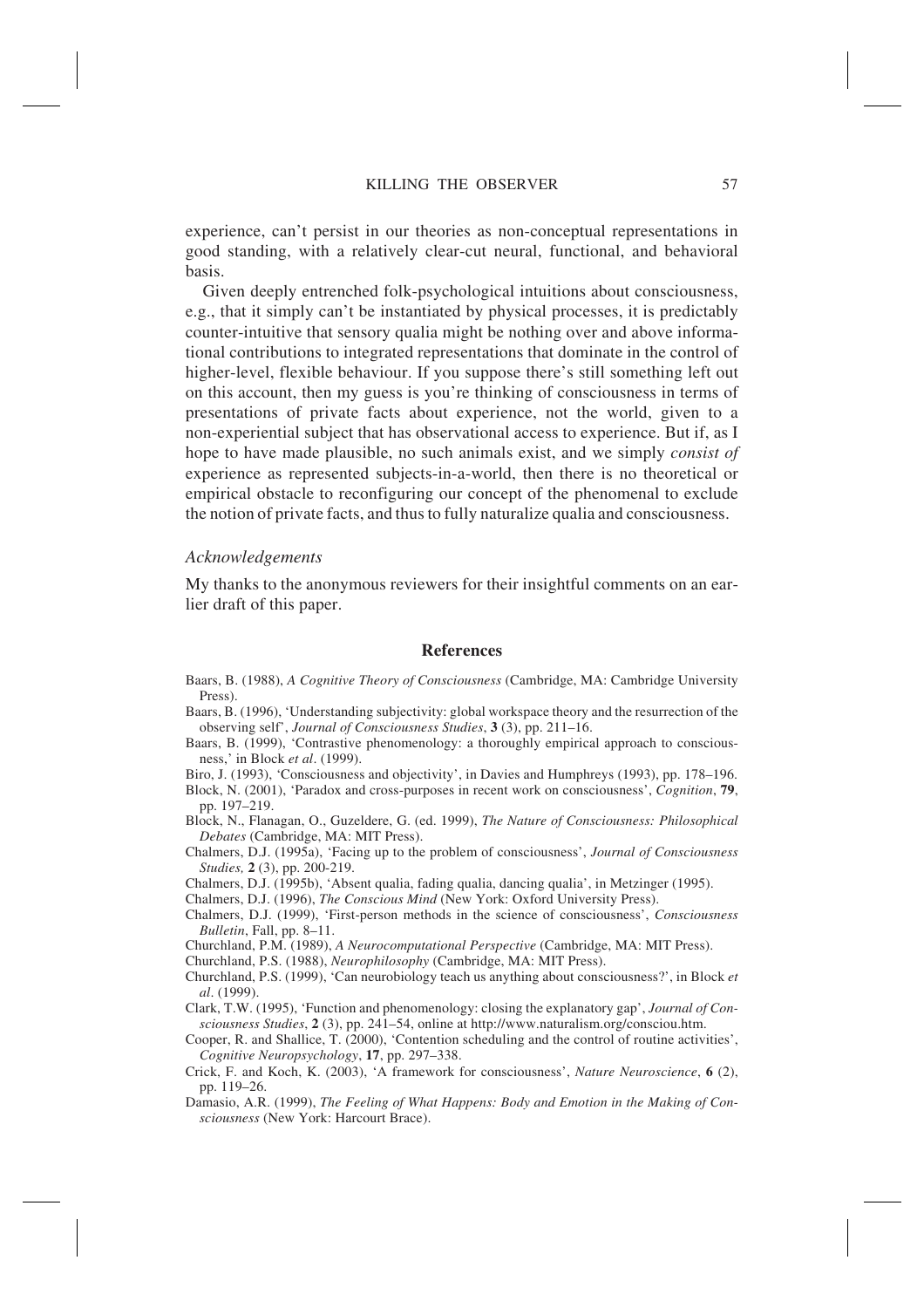- Damasio, A.R., Grabowski, T., Bechara, A., Damasio, H., Ponto, L.L.B., Parvizi, J., Hichwa, R.D. (2000) 'Distinctive patterns of subcortical and cortical brain activation associated with self-generated emotions and feelings', *Nature Neuroscience*, **3** (10), pp. 1049–56.
- Damasio, A.R. (2003), *Looking for Spinoza* (New York: Harcourt).
- Davies, M. and Humphreys, G.W. eds. (1993), *Consciousness* (Oxford: Blackwell).
- Deikman, A. (1996), '"I" = awareness', *Journal of Consciousness Studies*, **3** (4), pp. 350–6.
- Dehaene, S. and Naccache L. (2001), 'Towards a cognitive neuroscience of consciousness: basic evidence and a workspace framework', *Cognition*, **79**, pp. 1–37.
- Dehaene, S. (ed. 2002), *The Cognitive Neuroscience of Consciousness* (Cambridge, MA: MIT Press).
- Dennett, D. (1990), 'Quining Qualia', in Marcel and E. Bisiach, eds (1988), reprinted in Lycan (1990).
- Dennett, D.(1991), *Consciousness Explained* (Boston, MA: Little, Brown and Company).
- Dennett, D. (2001a), 'Are we explaining consciousness yet?', *Cognition* **79**, pp. 221–37.
- Dennett, D. (2001b), 'The fantasy of first-person science', debate with David Chalmers,

http://ase.tufts.edu/cogstud/papers/chalmersdeb3dft.htm.

- Desimone, R. and Duncan, J. (1995), 'Neural mechanisms of selective visual attention', *Annual Review of Neuroscience*, **18**, pp. 193–222.
- Dretske, F. (1995), *Naturalizing the Mind* (Cambridge, MA: MIT Press).
- Feser, E. (2001), 'Qualia: irreducibly subjective but not intrinsic', *Journal of Consciousness Studies*, **8** (8), pp. 3–20.
- Flanagan, O. (1992), *Consciousness Reconsidered* (Cambridge, MA: MIT Press).
- Franklin, S. (2000), 'Deliberation and voluntary action in "conscious" software agents', *Neural Network World*, **10**, pp. 505–21.
- Humphrey, N. (2000), 'How to solve the mind-body problem', *Journal of Consciousness Studies*, **7** (4), pp. 5–20.
- Jack, A.I., Shallice, T. (2001), 'Introspective physicalism as an approach to the science of consciousness', *Cognition*, **79**, pp. 161–96.
- Jackson, F. (1982), 'Epiphenomenal Qualia', *Philosophical Quarterly*, **32**, pp. 127–36, reprinted in Lycan (1990).
- Jackson, F. (2001), 'Mind and illusion', Royal Institute of Philosophy Lecture, 'Minds and Persons' series, 2000–2001, forthcoming in *Philosophy*, supp. vol. 53, pp. 253–73. Reprinted in *Minds & Persons*, ed. A. O'Hear (Cambridge: Cambridge Univesity Press, 2003).
- Kanwisher, N. (2001), 'Neural events and perceptual awareness', *Cognition*, **79**, pp. 89–113.
- Lehar, S., (2004), 'Gestalt isomorphism and the primacy of subjective conscious experience: A gestalt bubble model', *Behavioral and Brain Sciences*, **26** (4), online at http://cns-alumni.bu.edu/~slehar/webstuff/bubw3/bubw3.html.
- Levine, J. (1983), 'Materialism and qualia: the explanatory gap', *Pacific Philosophical Quarterly*, **64**, pp. 354–61.
- Levine, J. (1993), 'On leaving out what it's like', in Davies and Humphreys (1993).
- Lycan, W.G. (1987), *Consciousness*, (Cambridge, MA: MIT Press).
- Lycan, W.G. (ed. 1990), *Mind and Cognition* (Cambridge, MA: Blackwell).
- Mangan, B. (2001), 'Sensation's ghost: the non-sensory "fringe" of consciousness', *Psyche*, **7**(18), online at http://psyche.cs.monash.edu.au/v7/psyche-7-18-mangan.html.
- Marcel, A. J., Bisiach, E., eds. (1988), *Consciousness and Contemporary Science* (Oxford: Oxford University Press).
- Metzinger, T. (ed. 1995), *Conscious Experience* (Thorverton, UK: Imprint Academic; Paderborn: Mentis).
- Metzinger, T. (1995a), 'The problem of consciousness', in Metzinger (1995).
- Metzinger, T. (1995b), 'Faster than thought', in Metzinger (1995).
- Metzinger, T. (ed. 2000), *Neural Correlates of Consciousness: Empirical and Conceptual Questions* (Cambridge, MA: MIT Press).
- Metzinger, T. (2000a), 'The *subjectivity* of subjective experience: a representationalist analysis of the first-person perspective', in Metzinger (2000), pp. 285–306.
- Metzinger, T., Walde, B. (2000), 'Commentary on Jakab's "Ineffability of Qualia"', *Consciousness and Cognition*, **7**, 353–62**.**
- Metzinger, T. (2003), *Being No One: The Self-model Theory of Subjectivity* (Cambridge, MA: MIT Press).